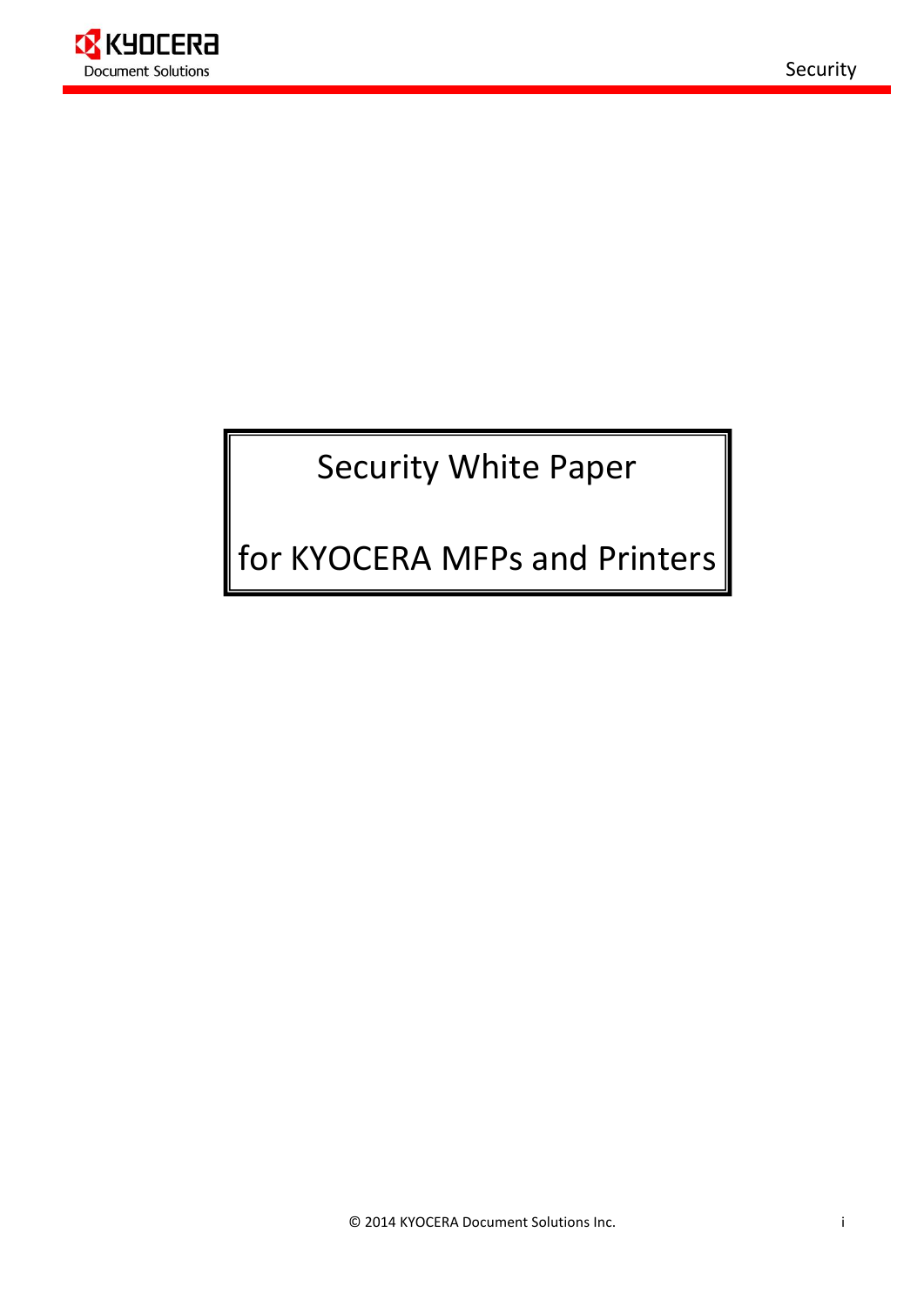# **Table of Contents**

| 1. |                  |                                        |      |
|----|------------------|----------------------------------------|------|
| 2. |                  |                                        |      |
|    | 2.1              |                                        |      |
|    | 2.1.1            |                                        |      |
|    |                  |                                        |      |
|    |                  |                                        |      |
|    | 2.1.2            |                                        |      |
|    |                  |                                        |      |
|    |                  |                                        |      |
|    |                  |                                        |      |
|    |                  |                                        |      |
|    | 2.1.3            |                                        |      |
|    |                  |                                        |      |
|    | 2.2              |                                        |      |
|    | 2.2.1            |                                        |      |
|    |                  |                                        |      |
|    |                  |                                        |      |
|    |                  |                                        |      |
|    | 2.2.2            |                                        |      |
|    | 2.3              |                                        |      |
|    |                  |                                        |      |
| 3. |                  |                                        |      |
|    | 3.1              |                                        |      |
|    | 3.1.1            |                                        |      |
|    | 3.1.2            |                                        |      |
|    | 3.2              |                                        |      |
|    | 3.2.1            |                                        |      |
|    |                  |                                        |      |
|    |                  |                                        |      |
|    |                  |                                        |      |
|    |                  |                                        |      |
|    | 3.2.2            |                                        |      |
|    | 3.2.3            |                                        |      |
|    | 3.3 <sub>1</sub> |                                        |      |
|    | 3.3.1            |                                        |      |
|    | 3.3.2            |                                        |      |
|    | 3.3.3            |                                        |      |
|    | 3.3.4            |                                        |      |
|    |                  |                                        |      |
|    |                  |                                        |      |
|    |                  |                                        |      |
|    |                  |                                        |      |
|    |                  |                                        |      |
|    | 3.4              |                                        |      |
|    | 3.4.1            |                                        |      |
|    | 3.4.2            |                                        |      |
| 4. |                  |                                        |      |
|    | 4.1              |                                        |      |
|    | 4.1.1            |                                        |      |
|    | 4.1.2            |                                        |      |
|    | 4.1.3            |                                        |      |
|    | 4.2              |                                        |      |
|    |                  | © 2014 KYOCERA Document Solutions Inc. | ii – |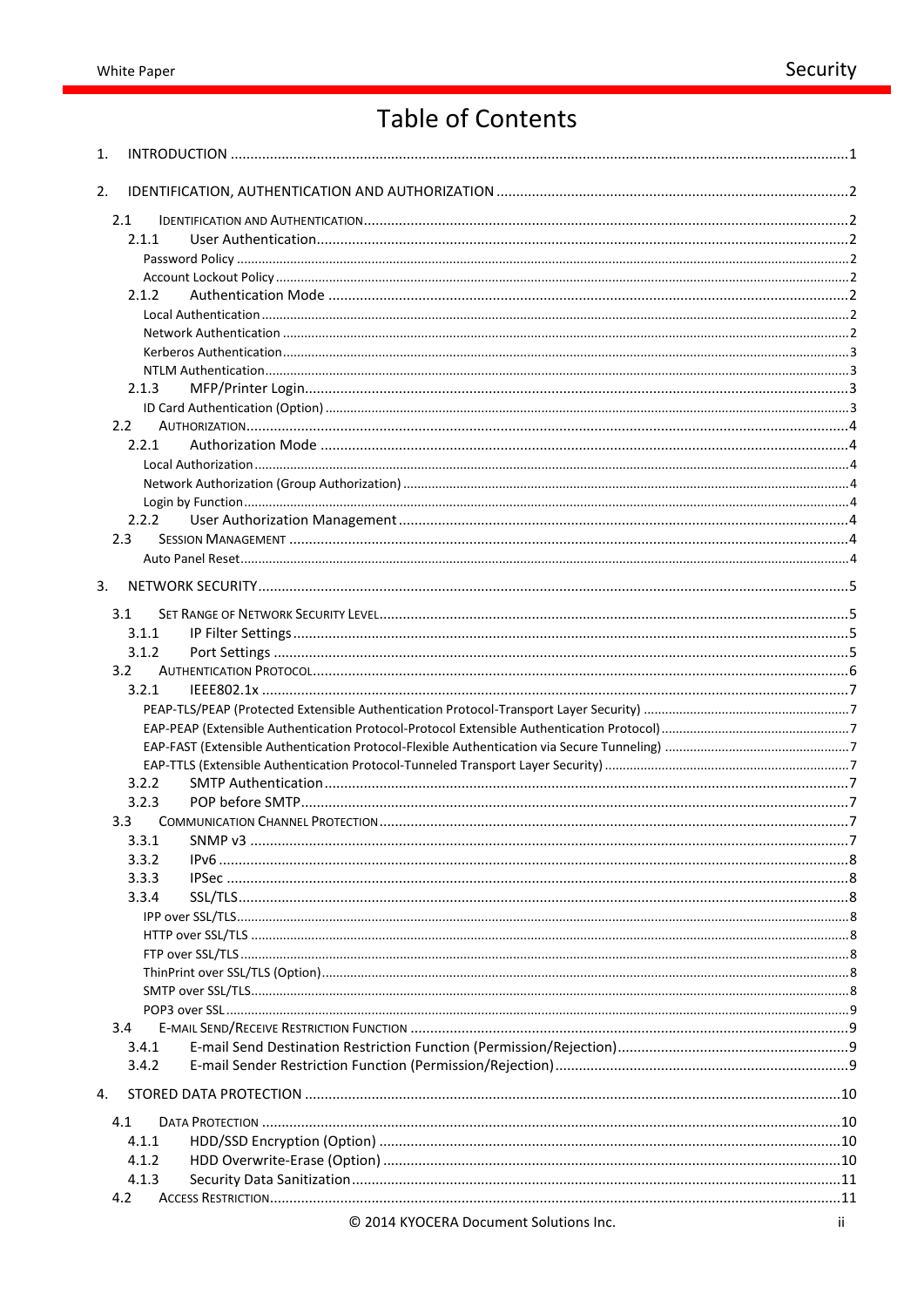| 4.2.1          |  |
|----------------|--|
|                |  |
|                |  |
|                |  |
|                |  |
|                |  |
| 4.2.2          |  |
|                |  |
| 4.2.3          |  |
|                |  |
|                |  |
| 5.             |  |
| 5.1            |  |
| 5.1.1          |  |
| 5.2            |  |
| 5.2.1          |  |
| 5.2.2          |  |
| 5.2.3          |  |
| 6.             |  |
|                |  |
| 6.1            |  |
| 6.2            |  |
| 6.3            |  |
| 6.4            |  |
| 6.4.1<br>6.4.2 |  |
| 6.4.3          |  |
| 6.5            |  |
| 6.6            |  |
| 6.6.1          |  |
| 6.6.2          |  |
| 6.7            |  |
| 6.8            |  |
| 7.             |  |
|                |  |
| 7.1            |  |
| 7.2            |  |
| 7.3<br>7.4     |  |
|                |  |
| 8.             |  |
| 8.1            |  |
| 8.1.1          |  |
| 8.2            |  |
| 8.2.1          |  |
| 8.2.2          |  |
| 8.2.3          |  |
| 8.3            |  |
| 8.3.1          |  |
| 8.4            |  |
| 8.4.1          |  |
| 9.             |  |
| 9.1            |  |
| 9.1.1          |  |
| 9.1.2          |  |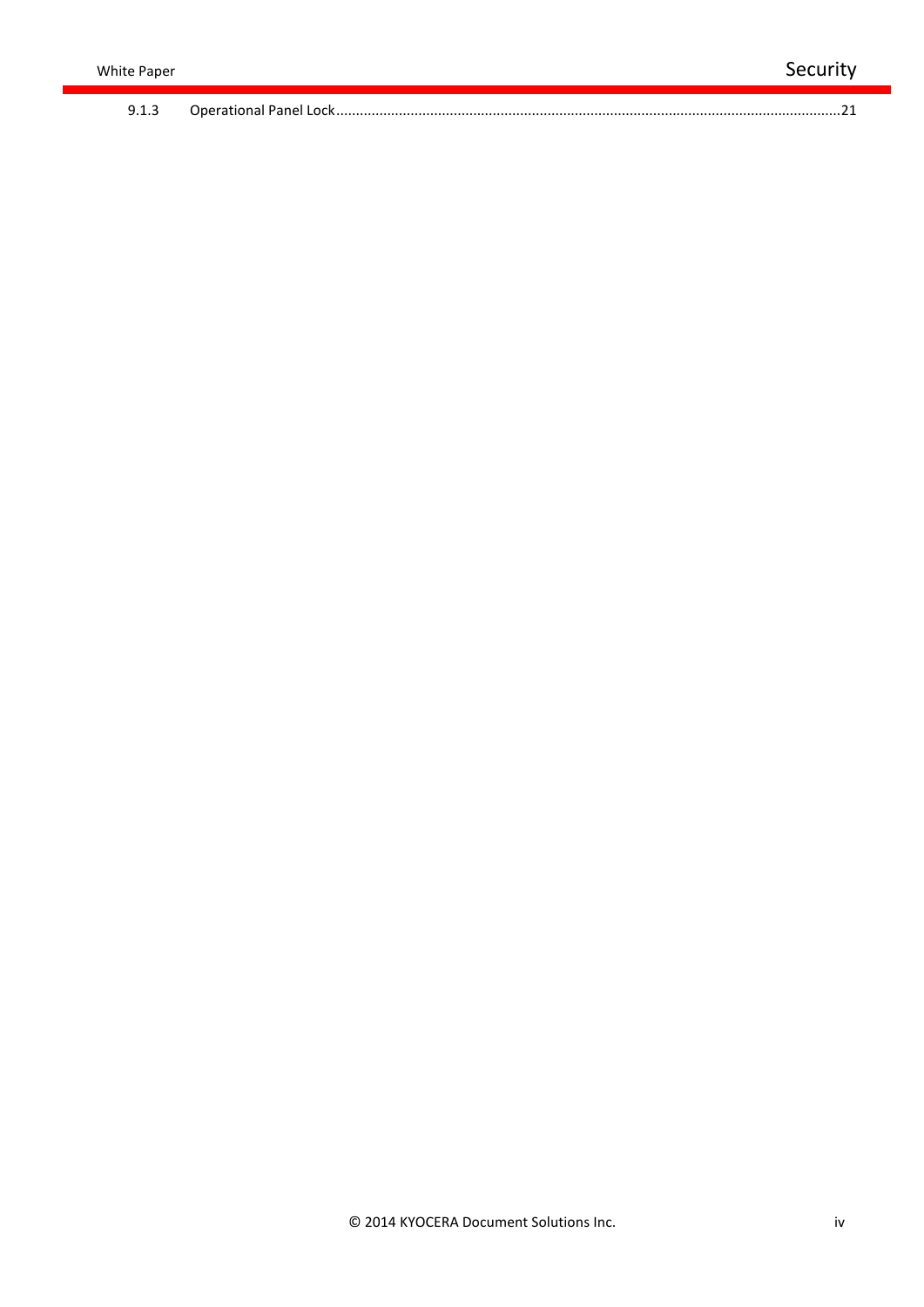#### **1. Introduction**

KYOCERA MFPs/Printers are embedded with an OS as standard. Like a PC, installing a HDD or SSD are also available into the MFP/Printer. The MFPs/Printers for the office use handle various types of sensitive information. Whereas, the MFPs/Printers are exposed to recent advanced and diversified threats, such as unauthorized access to the devices via a network, tapping or alteration of information in transit over a network, and leakage of information from HDD. KYOCERA Document Solutions Inc. (referred to as KYOCERA, hereafter) provides customers with a variety of security functions installed on its MFPs/Printers. We are always proactively taking security countermeasures against these threats so that our customers may rest assured to securely use KYOCERA MFPs/Printers. In addition, KYOCERA has obtained Common Criteria certification (known as ISO15408) that objectively verifies if security functions are correctly performed at customers' hand by the third party. This verification also applies to rigorous process that includes appropriate product design, manufacturing and delivery. KYOCERA products have been designed to have the necessary security functions and capabilities and so will be certified within the next few months as they conform to an IEEE 2600.1, which is an international security standard for hard copy devices enacted in 2009. Additionally, Federal Information Processing Standard, FIPS 140-2 certified product, which complies with the security standard created by the U.S. National Institute of Standards and Technology, NIST, is installed on KYOCERA devices. KYOCERA will continuously drive further security enhancement as standards develop or new technologies evolve to protect the KYOCERA devices.

This document explains how security functions installed on our MFPs/Printers perform against the threats and enable us to maintain security management. We sincerely hope that this document will be fully utilized by our customers.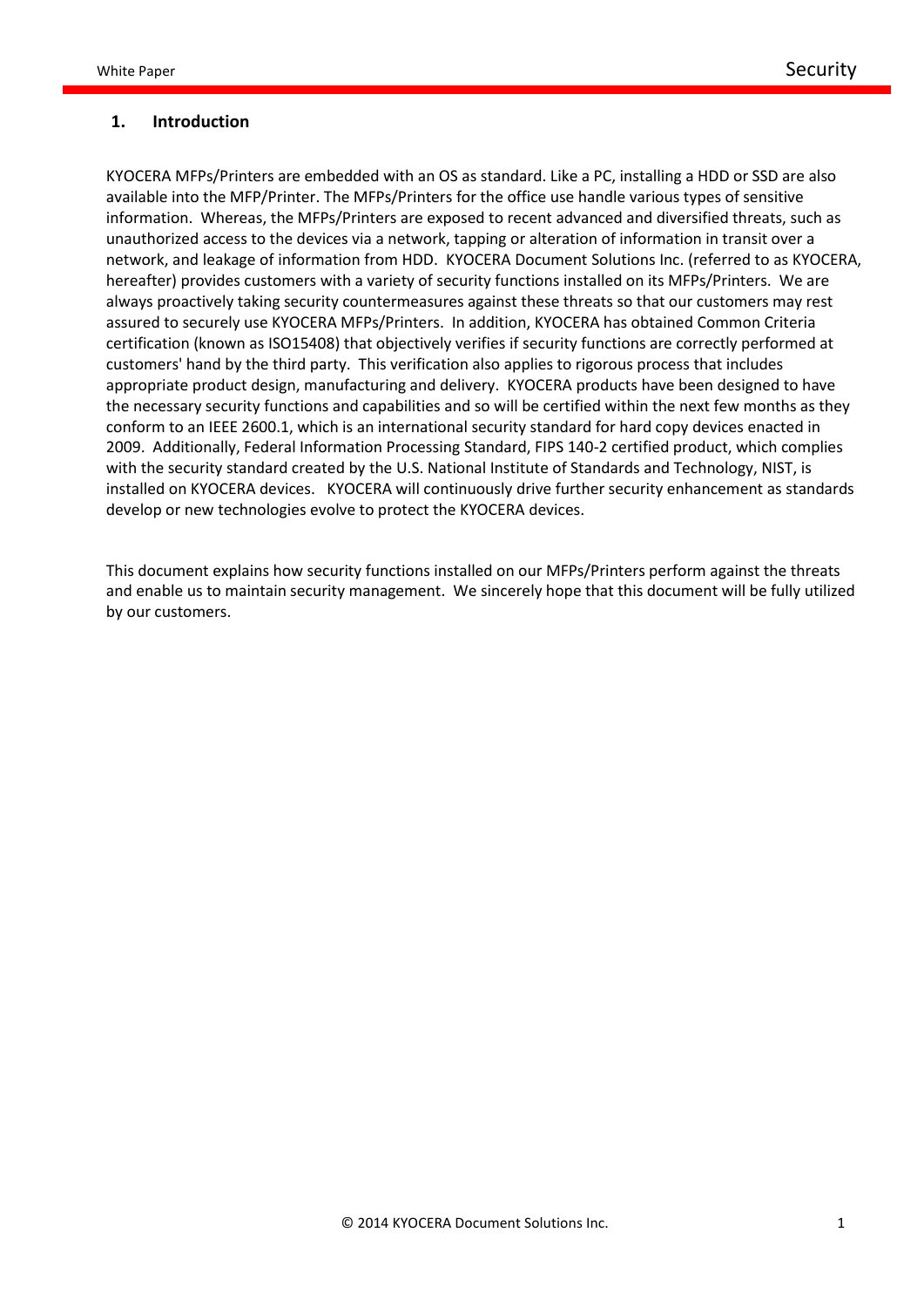#### **2. Identification, Authentication and Authorization**

#### **2.1 Identification and Authentication**

Identification and Authentication is an important process of verifying that a user has permission to access or use a device. A user is required to enter access credentials, such as a login user name and password, the user ID in order to identify the user, and password that only the user can know. *(Figure 1)*

To use the identification and authentication function, users are required to register a login user name and a login password on the MFPs/Printers in advance. That is, only users who have been registered are allowed to access the MFP/Printer. KYOCERA MFPs/Printers can help an administrator manage authorization that he/she can appropriately give a different level of authorization to each person such as "general user" or "administrator". Specific MFP/Printer functions can also be restricted on a per user basis. Before gaining access the MFPs/Printers, a user must successfully authenticate by entering a valid login user name and a valid login password, thereby protecting the MFPs/Printers against unauthorized use. Who, when and how often accessed to the MFPs/Printers, can be tracked later based on user access logs.

#### **2.1.1 User Authentication**

This function protects information by controlling access to the information after identifying authorized user of MFP/Printer.

This enables to realize access control of asset and protection of asset.

When a login user name and a login password a user enters agreed with the ones that have been registered in advance, the user would be authenticated and then granted access to the MFP/Printer.

#### **Password Policy**

Password policy that encourages users to employ strong passwords including minimum length, complexity and a period of validity can be set. The function also rejects passwords, which is not applicable to the password policy. This helps prevent weak passwords set by general users and unauthorized access.

#### **Account Lockout Policy**

Account lockout is a function that temporarily lockouts the account when exceeding a predetermined number of login attempts within a predetermined period of time. Retry count (1-10 times) before lockout and a lockout period (1-60 minutes) can be set. When failed login with wrong passwords repeatedly occur more than the preset number of time, the user account will be disabled. The account lockout policy setting highly minimizes successful password cracking attacks on MFP/Printer.

#### **2.1.2 Authentication Mode**

KYOCERA MFPs/Printers have the following authentication modes.

#### **Local Authentication**

The local authentication mode authenticates users based on the user data registered on the local user list on the MFPs/Printers. Only the registered users can access to the MFPs/Printers.

#### **Network Authentication**

Network authentication mode authenticates users via an authentication server. Users can login with the user data registered on the authentication server. The servers such as NTLM and Kerberos are provided. The third party server linkage is also available.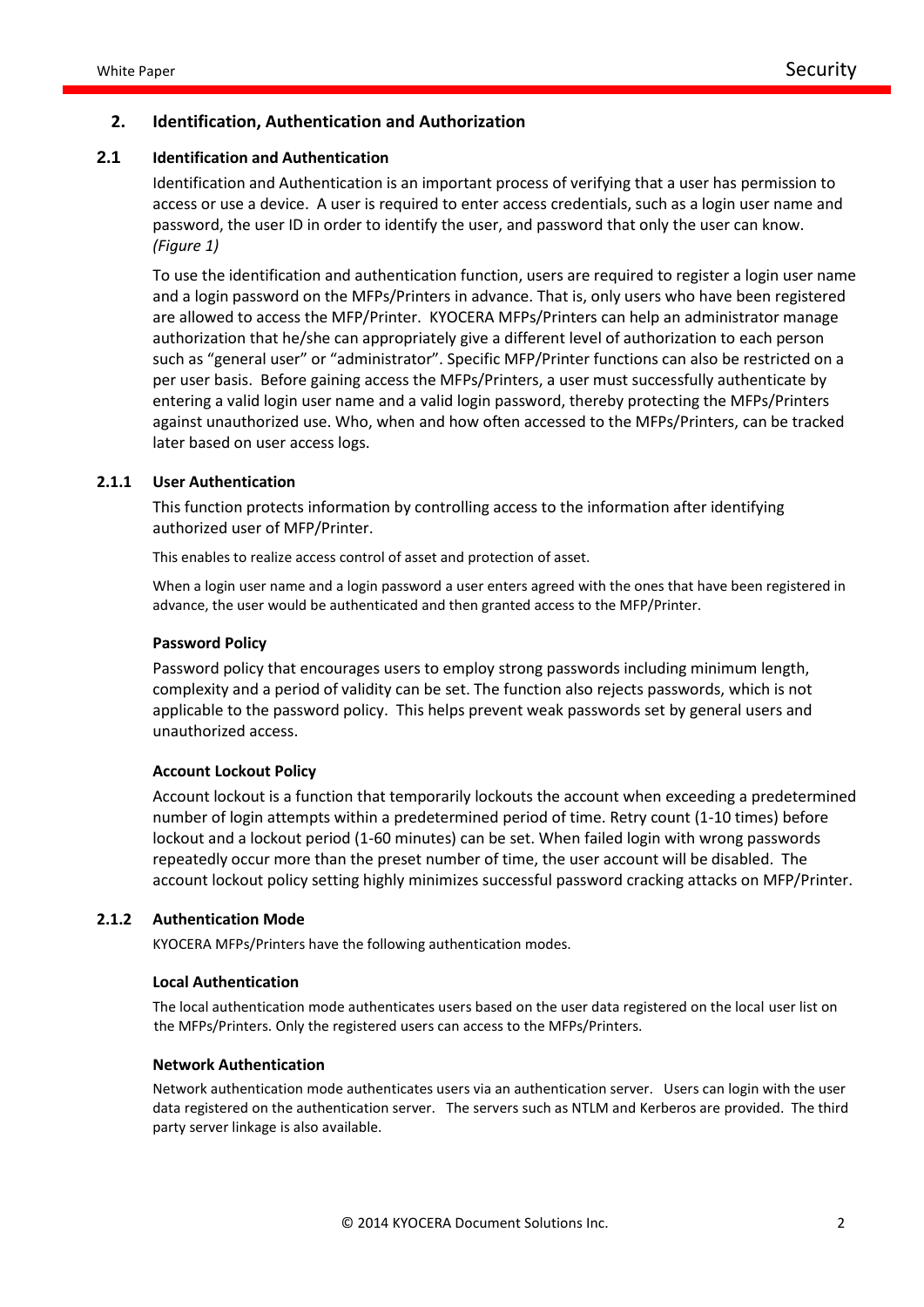#### **Kerberos Authentication**

Kerberos authenticates users between a client and an authentication server on a network. This unifies a plurality of servers and user authentication information, and allows users Single Sign On. Communication channels can be encrypted here.

#### **NTLM Authentication**

NTLM is used for network login when connecting between MFPs/Printers and the network. The NTLM authentication performs between MFP/Printer and a server using challenge-response mode to refrain from transmitting a non-encrypted password on the network. The challenge data from the server has been encrypted and NTLM hash is used as an encryption key for encryption.





#### **2.1.3 MFP/Printer Login**

The following login modes can also be used other than entering a login user name and a login password from an operation panel.

#### **ID Card Authentication (Option)**

There are two ways for ID card authentication. One is to login with an ID card only and the other is to hold the ID card near or over a card reader and then enter a password. ID card authentication can be used in Local authentication. *(Figure 2)*

When the ID card information has been registered on the user list of the MFPs/ Printers, an external authentication server, or the third party authentication server in advance, the authenticated user can be granted access to the devices with her/his ID card.

Authentication with an ID card, such as an employee card currently used, enables Department Management and User Management features. Specific functions can be restricted based on the user information associated with the ID cards. *(Figure 3)*





Figure 2 and 1 and 1 and 1 and 1 and 1 and 1 and 1 and 1 and 1 and 1 and 1 and 1 and 1 and 1 and 1 and 1 and 1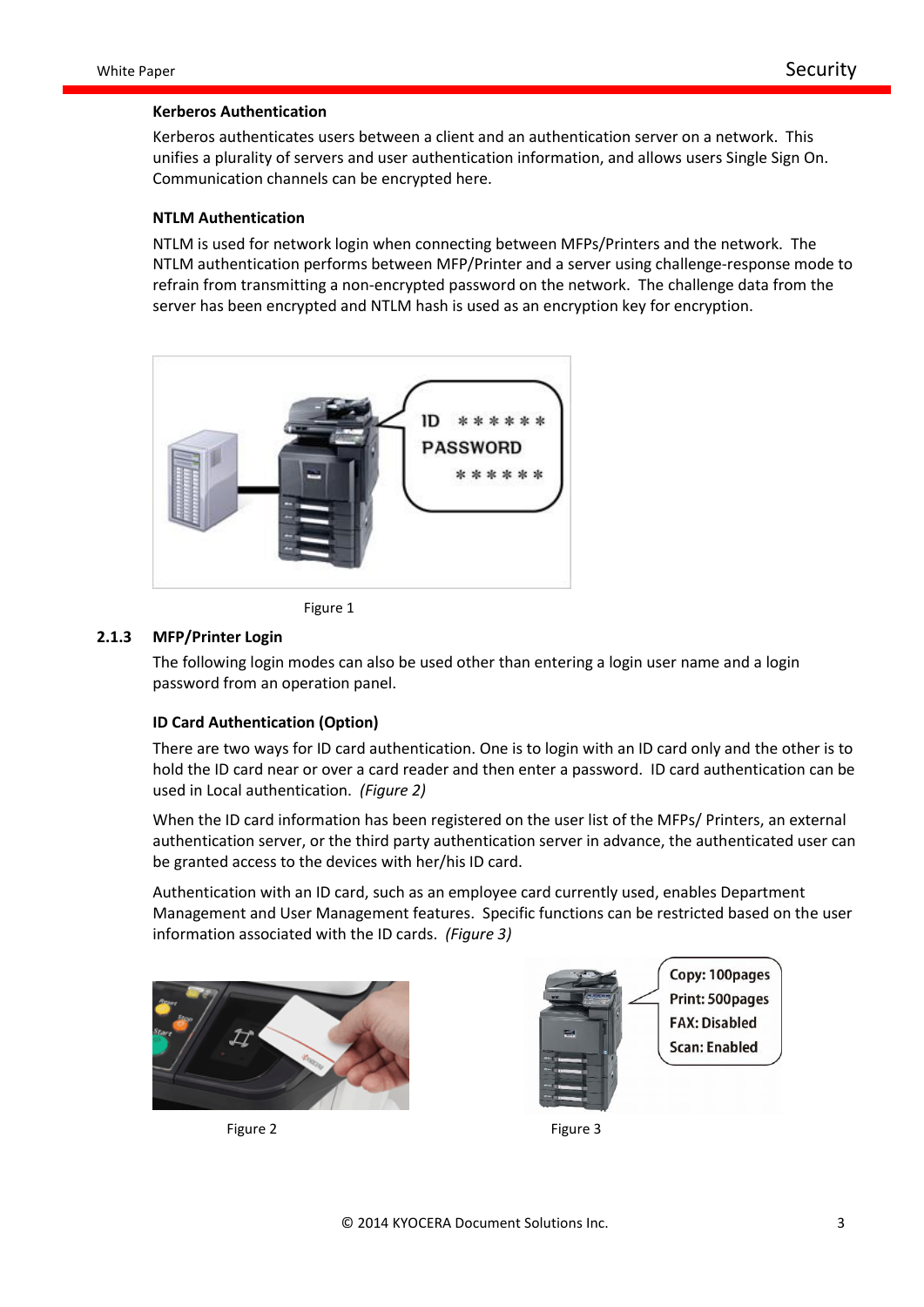#### **2.2 Authorization**

The use of specific functions such as color print, full color copy, send, fax transmission, box storage, external memory storage etc. can be restricted on an authorized user basis. It helps significantly lower the possibility of information leakage from MFPs. According to the various user level authorization, "user", "administrator" or "device administrator", access to settings on the MFP/Printer can also be limited. Some MFPs/Printers have a combined, a two-sided and an EcoPrint restriction features. This may be useful, for example, a user without having an authorization to set "not combine", has to set "2in1" or more to make copies, otherwise user cannot make copies.

#### **2.2.1 Authorization Mode**

MFPs/Printers have the following authorization modes.

## **Local Authorization**

Local Authorization is an authorization function that can be used with a local user list registered on the MFP when performing a local authentication. The usage can be limited by user.

#### **Network Authorization (Group Authorization)**

Network Authorization is a process through determination using the group information obtained upon network authentication and the group authorization information stored on the MFPs in advance. Restrictions can be applied based on the respective groups registered in the authentication server. The usage of the MFPs can be limited by the group registered in the server, making the MFPs more secure to be used by the particular group.

#### **Login by Function**

Login is restricted by functions; Print restriction, (Color) Print restriction, Copy restriction, (Color) Copy restriction, (Full-Color) Copy restriction or EcoPrint restriction when guest authorization is set. Users who wish to use the functions with login restrictions are required for login authentication. Therefore only limited users registered on the list earlier can use the particular functions. The security can strongly prevent the leakage of information from the KYOCERA devices to outside whereas maintaining the user-friendliness.

#### **2.2.2 User Authorization Management**

As for the user authorization management, usages of functions are permitted by an only authorized user based on the various authorization levels given to the respective users. User authorization includes Machine Administrator, Administrator and General User. Therefore the users who have no authorization cannot illegally use the particular function, which the unauthorized users are not allowed.

#### **2.3 Session Management**

Session management is a function that manages a period of time as a session between the time when user login to the MFPs and the time when user logout from the MFPs, after users are authenticated.

The following management functions are available.

#### **Auto Panel Reset**

Auto panel reset is a function that automatically logs out, resets the settings and then returns to the default settings when no operation has done after a certain period of time. Users can specify when to perform reset after the last operation. The auto panel reset helps prevent unauthorized access to the MFPs from malicious attacks when the last user failed to logoff the system.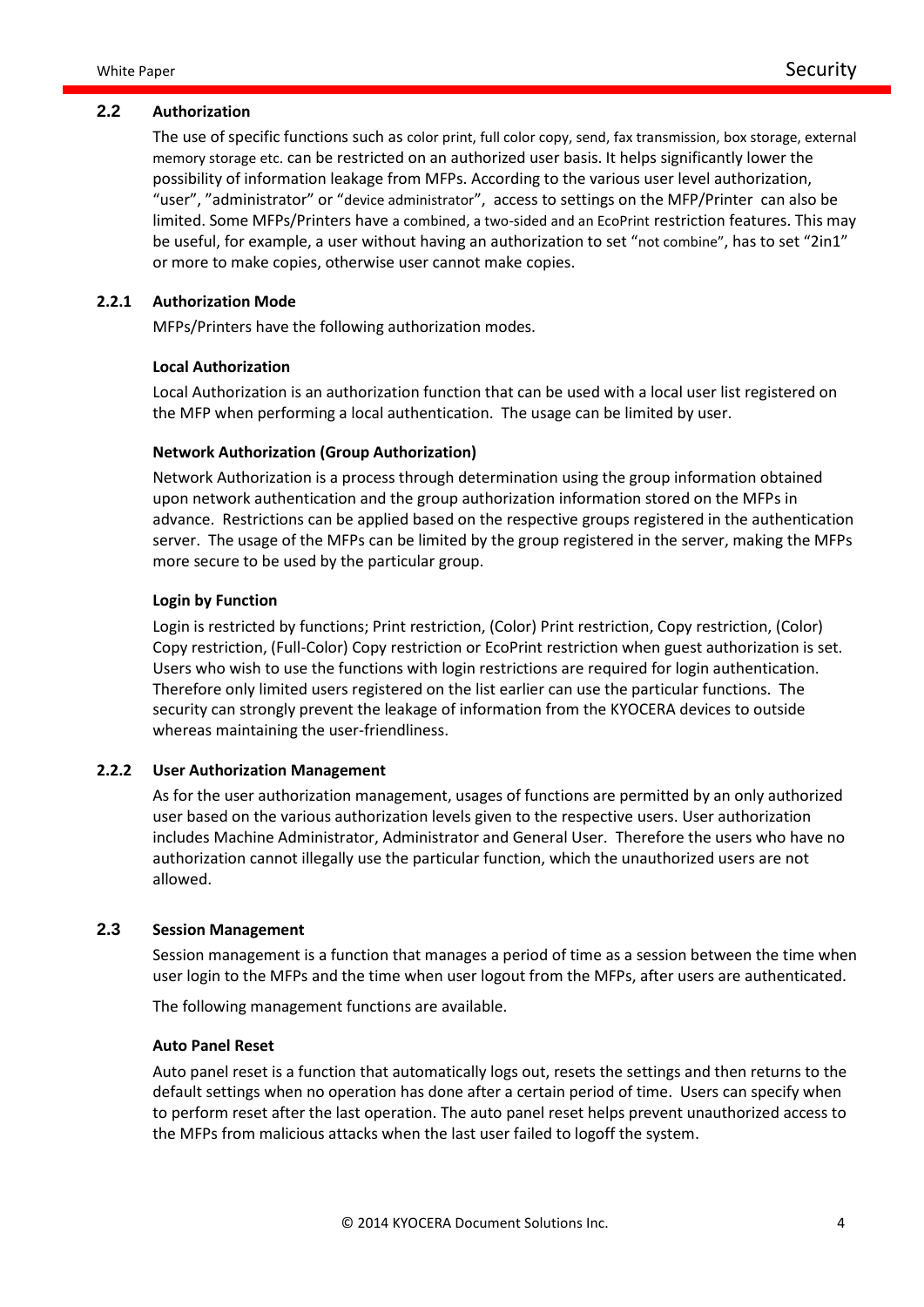# **3. Network Security**

# **3.1 Set Range of Network Security Level**

KYOCERA MFPs/Printers can limit communications on a network only from a set range of IP addresses and Port numbers.

### **3.1.1 IP Filter Settings**

IP filter is a function that restricts network access to the MFPs/Printers by setting ranges of IP addresses or types of protocols. This function specifies the ranges of IP addresses to be permitted to access (and subnet mask combination) and allows only accesses from the clients with IP address set in the specified range. Some permitted communication protocols can be chosen and then set to be active. As for IPv4 and IPv6 support, communications from single PC or communications from multiple PCs, as well as IPP (network protocol for remotely managing print jobs) and HTTP (protocol for transmitting data between web server and web browser) can be set. Thus the specified settings help deny unauthorized access to the MFPs/Printers.

#### **3.1.2 Port Settings**

Only the required port numbers are set to be enabled to communicate using protocols such as IPP or SMTP, thereby disabling port numbers which are not set to be enabled.

| Protocol            | Port No.        | Setting        | <b>Note</b>                                                                                                                                                                                                                                                                                     |
|---------------------|-----------------|----------------|-------------------------------------------------------------------------------------------------------------------------------------------------------------------------------------------------------------------------------------------------------------------------------------------------|
| <b>FTP Server</b>   | <b>TCP 21</b>   | Enable/Disable | FTP server is a protocol for receiving a document.                                                                                                                                                                                                                                              |
| <b>HTTP</b>         | <b>TCP 80</b>   | Enable/Disable | HTTP is a protocol that is used when<br>receiving/sending data from a web page between<br>www server and browser.                                                                                                                                                                               |
| <b>NetBEUI</b>      | <b>TCP 139</b>  | Enable/Disable | NetBEUI is a protocol for a small network that is<br>used for file sharing and print services, as well as<br>for receiving a document.                                                                                                                                                          |
| <b>HTTPS</b>        | <b>TCP 443</b>  | Enable/Disable | HTTPS is a protocol that performs encryption<br>using SSL/TLS.                                                                                                                                                                                                                                  |
| <b>IPP over SSL</b> | <b>TCP 443</b>  | Enable/Disable | IPP over SSL is a protocol that combines SSL which<br>encrypts a channel, and IPP which is used for<br>internet printing. In addition, the IPP over SSL can<br>have a valid certificate.                                                                                                        |
| <b>LPD</b>          | <b>TCP 515</b>  | Enable/Disable | LPD is a printing protocol that is used for printing<br>text files or Postscripts.                                                                                                                                                                                                              |
| <b>IPP</b>          | <b>TCP 631</b>  | Enable/Disable | IPP is a protocol that controls to send/receive<br>print data via TCP/IP including internet, or print<br>devices.                                                                                                                                                                               |
| <b>ThinPrint</b>    | <b>TCP 4000</b> | Enable/Disable | ThinPrint is a print technology available in Thin<br>client environment, and also supports SSL.                                                                                                                                                                                                 |
| WSD Scan            | <b>TCP 5358</b> | Enable/Disable | Windows Vista WSD is a protocol that enables a<br>MFPs/Printers for a network connection. This also<br>enables users to detect (install) MFPs/Printers<br>device or send/receive data easier. Original<br>documentation image scanned through<br>MFP/Printer can be stored in WSD PC as a file. |
| <b>WSD Print</b>    | <b>TCP 5358</b> | Enable/Disable | Windows Vista WSD is a protocol that enables a<br>MFPs/Printers for a network connection. This also<br>enables users to detect (install) MFPs/Printers<br>device or send/receive data easier.                                                                                                   |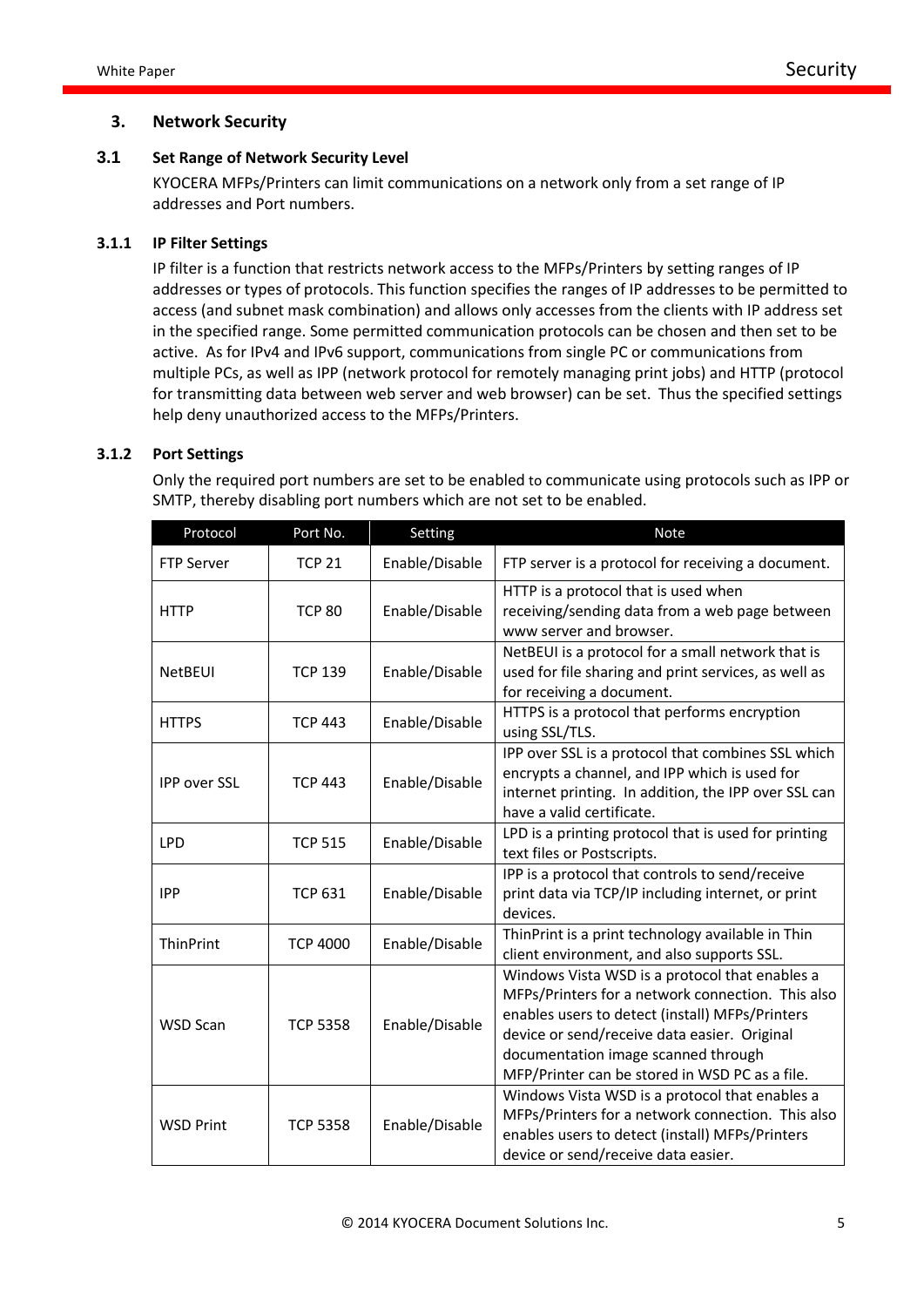| Protocol                        | Port No.          | Setting        | <b>Note</b>                                                                                                                                                                                  |
|---------------------------------|-------------------|----------------|----------------------------------------------------------------------------------------------------------------------------------------------------------------------------------------------|
| <b>Enhanced WSD</b>             | <b>TCP 9090</b>   | Enable/Disable | Enhanced WSD takes a procedure for easily<br>connecting the various devices connected to a<br>network, and using.                                                                            |
| <b>Enhanced WSD</b><br>over SSL | <b>TCP 9091</b>   | Enable/Disable | Enhanced WSD (SSL) is a security protocol as well<br>as an enhanced WSD with using SSL. This<br>provides encryption, authentication and safety<br>(Protect against alteration).              |
| <b>RAW</b>                      | TCP 9100-<br>9103 | Enable/Disable | RAW protocol takes different steps, compared to<br>LPR for printing. In general, MFP/Printer uses<br>port number 9100, and also uses SNMP or MIB to<br>configure and monitor printer status. |
| SNMPv1/v2                       | <b>UDP161</b>     | Enable/Disable | SNMP protocol is used in network management<br>system. Normal communication will be<br>performed using read and write community<br>names.                                                    |
| SNMP <sub>v3</sub>              | <b>UDP161</b>     | Enable/Disable | SNMP protocol is used in network management<br>system. Normal communication will be<br>performed using user name and password.<br>Authentication option or encryption option can<br>be used. |
| <b>DSM Scan</b>                 |                   | Enable/Disable | DSM (Distributed Scan Management) uses<br>Windows Server 2008 R2 which is used for<br>handling a large amount of user data in a large<br>organization.                                       |
| <b>FTP Client</b>               |                   | Enable/Disable | FTP client is a communication protocol for<br>forwarding a file via a network.                                                                                                               |
| <b>LDAP</b>                     |                   | Enable/Disable | Address Book on LDAP server is referred as an<br>external address book. FAX number and mail<br>address can be designated as destination.                                                     |
| POP3                            |                   | Enable/Disable | POP3 is a standard protocol for receiving e-mails.                                                                                                                                           |
| POP3 over SSL                   |                   | Enable/Disable | POP3 over SSL is a protocol that combines POP3<br>which is used for receiving an email, and SSL<br>which is used for encrypting a channel.                                                   |
| <b>SMTP</b>                     |                   | Enable/Disable | SMTP is a protocol for sending emails.                                                                                                                                                       |
| <b>SMTP over SSL</b>            |                   | Enable/Disable | SMTP over SSL is a protocol that combines SMTP<br>which is used for sending an email, and SSL which<br>is used for encrypting a channel.                                                     |
| <b>SMB Client</b>               |                   | Enable/Disable | SMB is a protocol that performs file or printer<br>sharing through a network.                                                                                                                |

# **3.2 Authentication Protocol**

Authentication protocol is a communication protocol that aims to achieve authentication for secure communication. KYOCERA MFPs/Printers support IEEE802.1x network authentication, SMTP authentication and POP before SMTP authentication protocol with email sending capability. This prevents masquerading.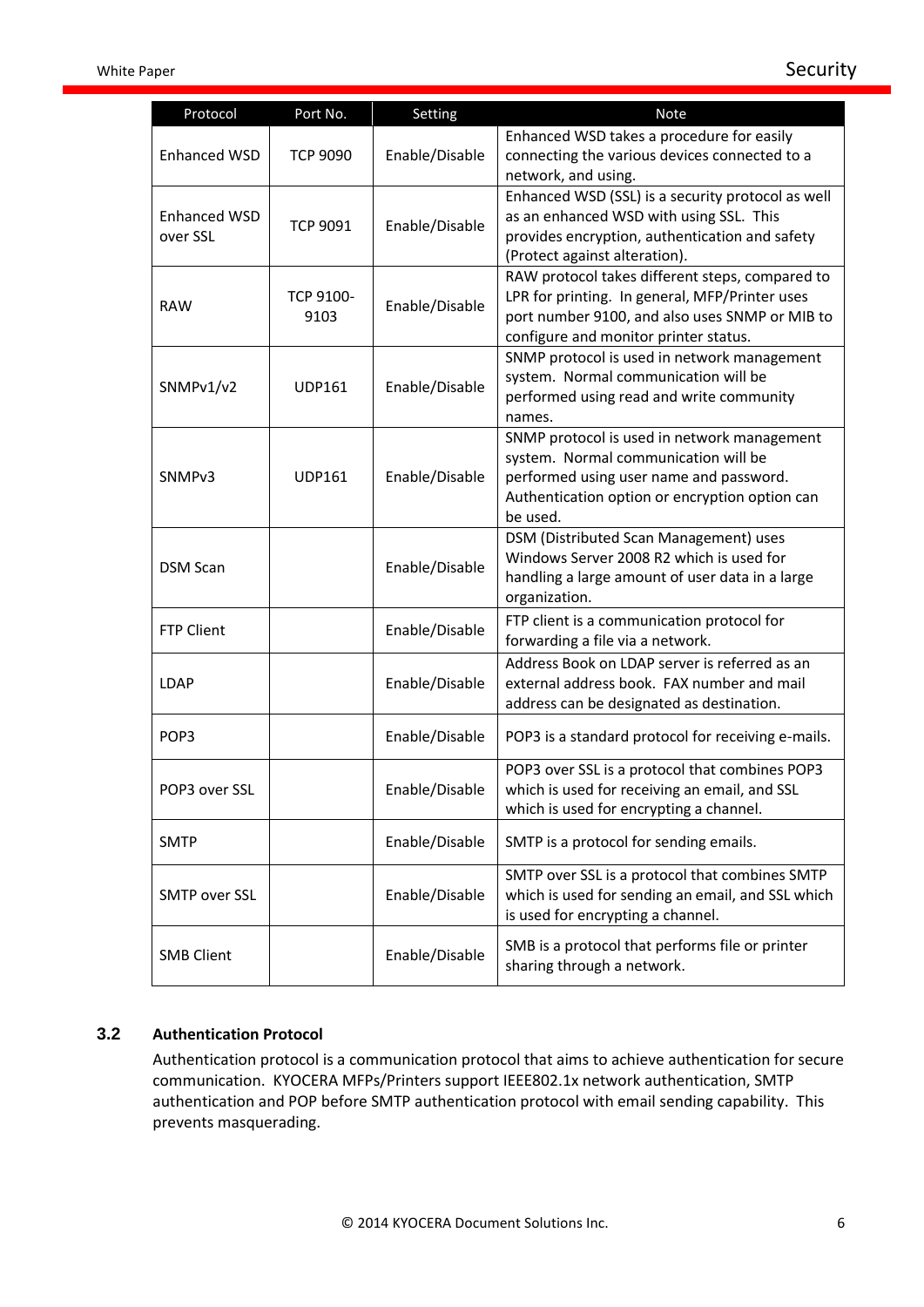IEEE802.1x is a standard regarding port-based authentications defined by IEEE (Institute of Electrical and Electronics Engineers). This protocol allows communications only to authorized users (authenticated devices) when connecting to the network, and thus prevents unauthorized devices from connecting to network. As you can see from the above, KYOCERA devices support the IEEE802.1x which would not allow unauthorized access by unauthenticated clients to the network, thereby preventing unauthorized disclosure of information. The KYOCERA MFPs/Printers employ four types of authentication modes as described below.

#### **PEAP-TLS/PEAP (Protected Extensible Authentication Protocol-Transport Layer Security)**

The client is authenticated based on the ID and certificate and the certificate of authentication server is checked at the same time.

#### **EAP-PEAP (Extensible Authentication Protocol-Protocol Extensible Authentication Protocol)**

The client is authenticated based on the ID/password and only the common name of the authentication server certificate is checked.

#### **EAP-FAST (Extensible Authentication Protocol-Flexible Authentication via Secure Tunneling)**

EAP-FAST is an IEEE802.1.x/EAP authentication method developed by Cisco System, Inc. Mutual authentication is performed for the client and authentication server based on the user ID and password and PAC (Protected Access Credential) establishes a tunnel for the user based on the unique shared secret key.

#### **EAP-TTLS (Extensible Authentication Protocol-Tunneled Transport Layer Security)**

The client is authenticated based on the user ID and password, and also authentication server is authenticated based on the electric certificate.

As for EAP-TLS, Client and server electric certificates are required for authentication, whereas for EAP-TTLS, the user ID and password are used instead of a client certificate. This makes EAP-TTLS easier to introduce compared to EAP-TLS. Electric certificates are used to prove the validity of authentication server. Therefore, it helps improve more secure and trusted communications.

#### **3.2.2 SMTP Authentication**

SMTP authentication is a function that permits to send an e-mail only when the ID and password are successfully authenticated on SMTP server. The function prevents unauthorized users to send e-mails through the SMTP server by limiting access to the SMTP server.

#### **3.2.3 POP before SMTP**

POP before SMTP performs POP authentication before sending e-mails from the SMTP server. The emails can be sent within the specified period after completion of POP authentication. POP authentication before sending an e-mail prevents masquerading.

# **3.3 Communication Channel Protection**

Communication channel protection is to ensure secure protection of Network communication channel. Depending on purposes or encryption schemes, the variety of protocols is available. KYOCERA MFPs/Printers support the following protocols as described, thereby effectively protecting data against alterations or leakage via the Network.

#### **3.3.1 SNMP v3**

SNMP is a standard protocol that monitors and controls devices connecting to the network. Moreover, SNMPv3 provides ability to protect data confidentiality through authentication and encryption.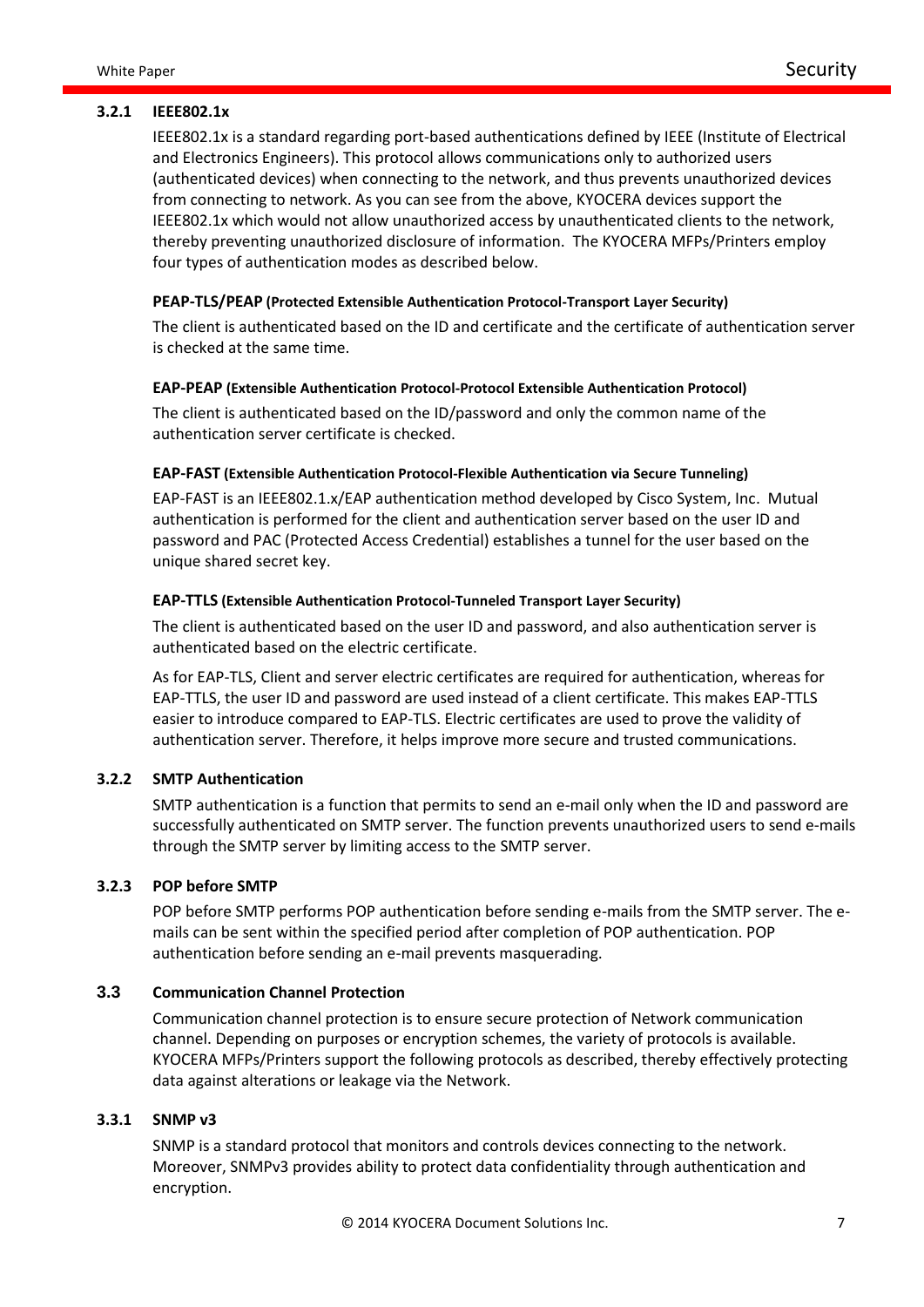#### **3.3.2 IPv6**

IPv6 is a new IP protocol compared to IPv4. KYOCERA has obtained the IPv6 Ready Logo up to the Phase2. IPv6 support, which is available in the KYOCERA MFPs/Printers, can connect to the router, and use basic control protocol like ping. In addition to the above-mentioned basic connections, a more secure connection is ensured by implementing rigorous security measures.

#### **3.3.3 IPSec**

IPSec is a protocol with a functionality that protects data in transit from tapping or alteration by encrypting respective IP packets. To send/receive data using IPSec, IPSec-enabled PC, is connected to the network, and also IPSec-enabled MFPs/Printers are connected to the network, and then both of them are set to be IPSec capabilities-enabled. Encryption using IPSec is applied to print data sent from a PC to a MFP/Printer, and scanned data to be sent from a MFP to a PC. Thus IPSec supports more secure exchange of data.

#### **3.3.4 SSL/TLS**

SSL/TLS is a system to encrypt data for transmissions such as Web access or others, and also has a functionality to mutually check if communication destination parties are reliable for mutual communications. KYOCERA MFPs/Printers support SSL/TLS encryption protocols including SSL3.0, TLS1.0, TLS1.1, TLS1.2, and thereby preventing alteration of data or tapping data on network. The following are SSL/TLS encryption protocols.

#### **IPP over SSL/TLS**

IPP over SSL/TLS is an internet printing protocol that acts as a combination of IPP, which is for exchanging print data on the internet or TCP/IP network, and SSL/TLS, which is for encryption of a communication channel. This allows users to safely send print command to the MFPs/Printers through the network.

#### **HTTP over SSL/TLS**

HTTP over SSL/TLS is a protocol that acts as a combination of HTTP, which is for sending/receiving data to and from web browser or others on the TCP/IP network, and SSL/TLS, which is for encryption of a communication channel. In transmitting data between a PC and a MFP/Printer, this mitigates risks of alteration and leakage of data by unauthorized users.

#### **FTP over SSL/TLS**

FTP over SSL/TLS is a protocol that acts as a combination of FTP, which is used for forwarding a file on the TCP/IP network, and SSL/TLS, which is for encryption of a communication channel. When sending scanned data from a MFP/Printer using the FTP protocol, SSL/TLS encryption is applied to the channel. FTP over SSL/TLS enables more secure transmissions.

#### **ThinPrint over SSL/TLS (Option)**

Thin Print over SSL/TLS is a protocol that acts as a combination of ThinPrint, which is for bandwidth control and print job compression, and SSL/TLS, which is for encryption of a communication channel. Thus this provides secure and fast printing environment.

#### **SMTP over SSL/TLS**

SMTP over SSL/TLS is a protocol that acts as a combination of e-mail transmission, and SSL/TLS, which is for encryption of a communication channel between a server and a MFP/Printer. This prevents masquerading, tapping or modifying data in transit.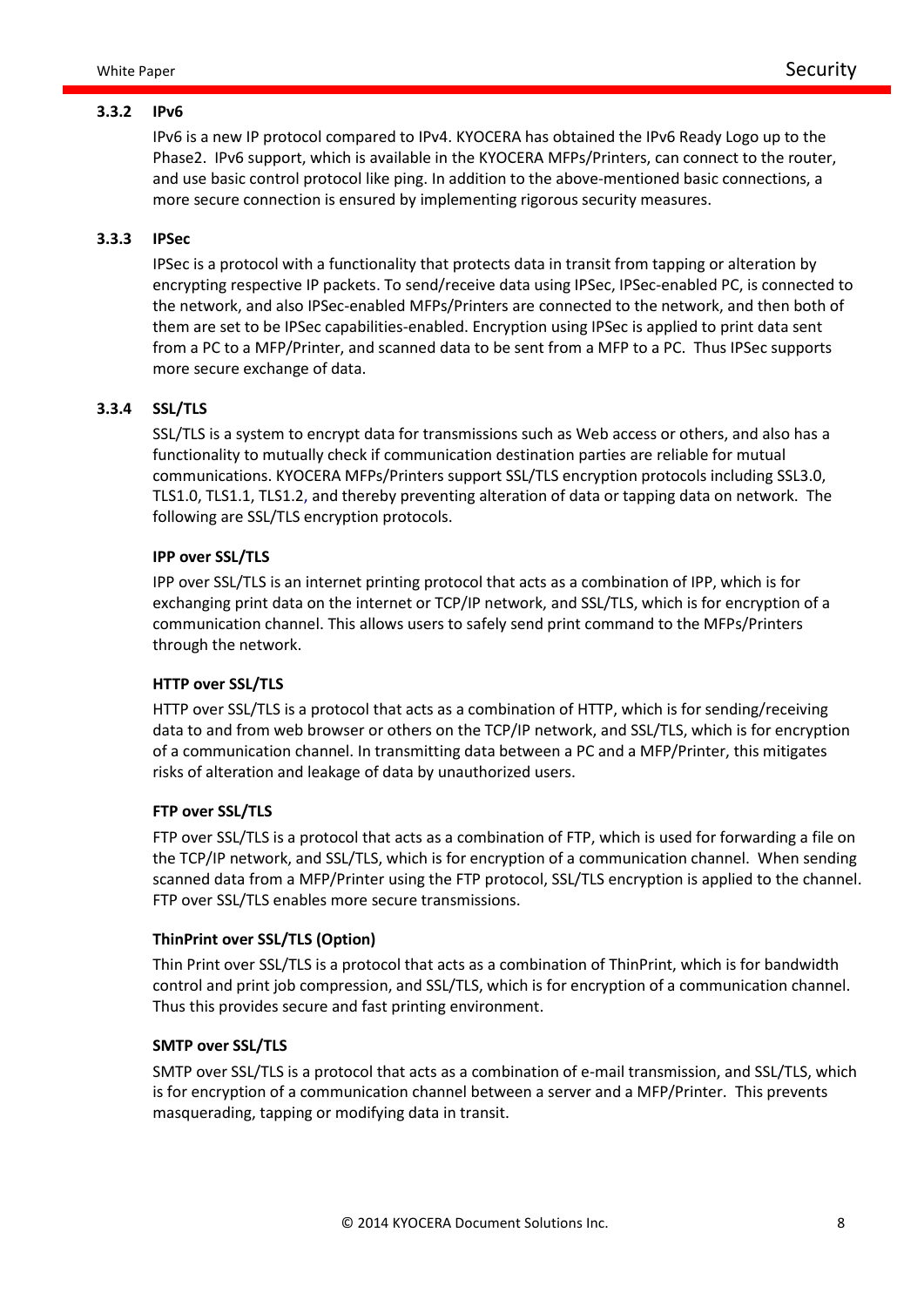#### **POP3 over SSL**

POP3 over SSL/TLS is a protocol that acts as a combination of POP3, which is an email reception protocol, and SSL/TLS, which is for encryption of a communication channel between a server and a MFP/Printer. This prevents masquerading, tapping or modifying data in transmit.

# **3.4 E-mail Send/Receive Restriction Function**

When sending/receiving emails, KYOCERA system provides the email send/receive restriction as described below, thereby preventing sending wrong emails or malicious attacks by unauthorized users.

#### **3.4.1 E-mail Send Destination Restriction Function (Permission/Rejection)**

Email send destinations can be restricted using the email send restriction function for permission or rejection. Permitted send destination addresses are registered in advance so that emails can only be sent to the permitted destination addresses registered earlier. Rejected send destination addresses are also registered in advance so that emails to the rejected destination addresses registered earlier would be rejected. This prevents sending wrong emails.

#### **3.4.2 E-mail Sender Restriction Function (Permission/Rejection)**

KYOCERA MFPs/Printers have a function to print files attached to e-mails. E-mail reception can be restricted through the email sender restriction function based on presetting. Permitted sender addresses are registered in advance so that emails can only be received from the permitted sender addresses registered earlier. Rejected sender addresses are also registered in advance so that incoming emails from the rejected sender addresses registered earlier would be rejected. Thus, security measures are implemented against malicious attacks such as spam emails.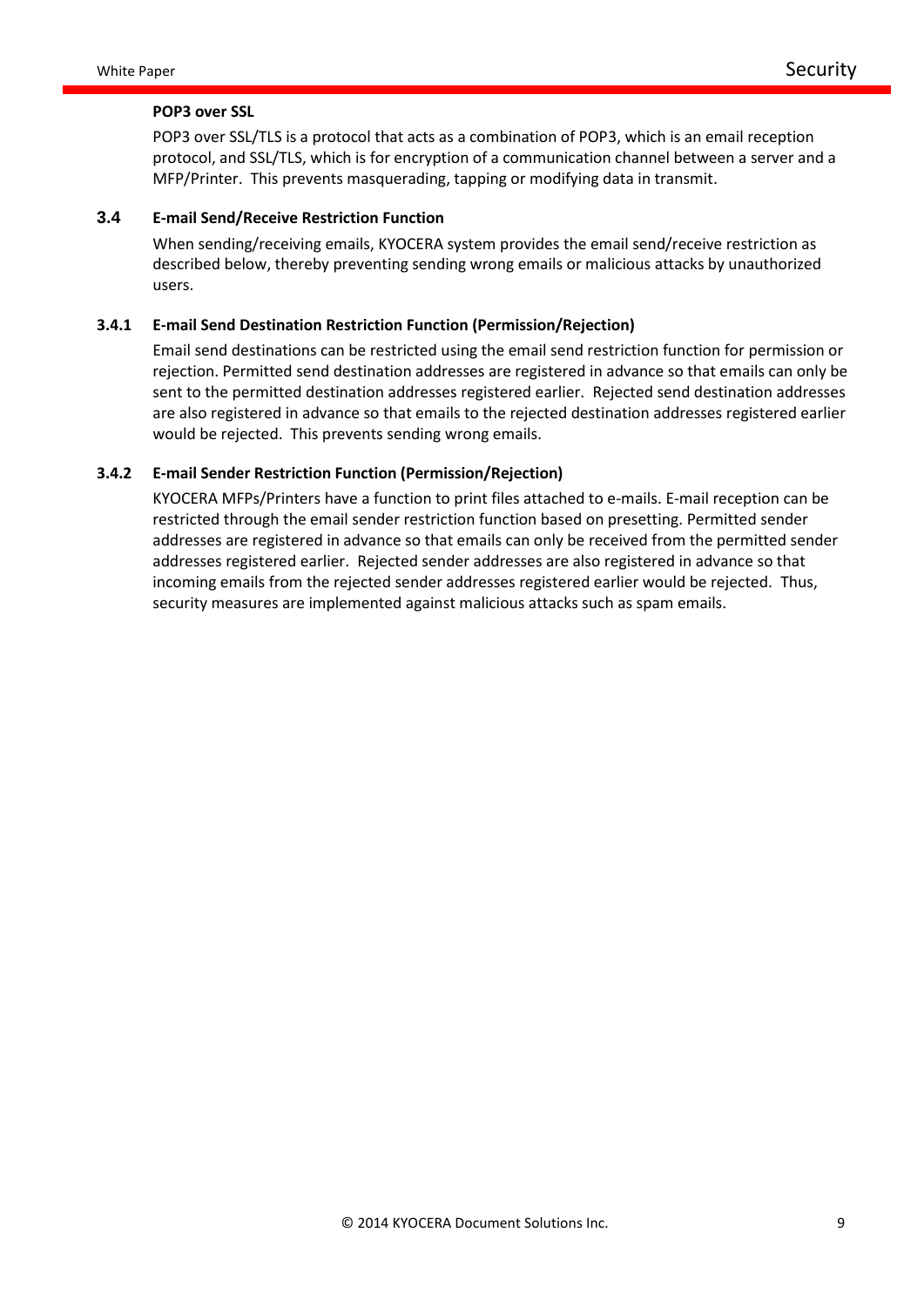#### **4. Stored Data Protection**

#### **4.1 Data Protection**

The sensitive or confidential information stored in HDD or SSD must not be leaked from MFPs/Printers. KYOCERA implements security protection measures against the stored information through functions as described below, and so ensures that our customers can securely use KYOCERA MFPs/Printers.

#### **4.1.1 HDD/SSD Encryption (Option)**

HDD/SSD encryption function is a security function that encrypts documents, user settings and device information to be stored on HDD or SSD inside MFP. Encryption is applied to the data with using the 128-bit and 256-bit AES (Advanced Encryption Standard: FIPS PUB 197) algorithm. Even though the HDD or SSD is removed from the MFP by a malicious person, the sensitive or confidential information stored in the HDD or SSD would not be disclosure.

#### **4.1.2 HDD Overwrite-Erase (Option)**

HDD overwrite-erase function is another security function that disables the third persons to read various data such as user settings, device information and image data and others stored on the HDD.

Scanned data is temporarily stored in the HDD and then outputted at the MFP. Users also can register various settings. Actual data still remain in the HDD until the data is overwritten with other data, even after output or deletion of the data by users. So there is a possibility that the remaining actual data can be restored using special tools and others, and this could cause leakage of information. The HDD overwrite-erase function is configured to overwrite the actual data area of the outputted or deleted data with meaningless data so that the actual data can not be restored.

HDD overwrite-erase process is performed automatically. So no manual operation is necessary. HDD data is immediately overwritten even when respective jobs are canceled during operation or right after entire job has finished.

Three overwrite-erase methods are available and subject to model.

#### **- One-time Overwrite-Erase**

Unnecessary data area is overwritten once with null data, enabling the data to be difficult to be restored or recovered.

#### **- Three-time Overwrite-Erase**

Unwanted data area is overwritten twice with random data, and then once with null data. Thus three-time overwrite-erase in total is performed. The three-time overwrite-erase function disables the data to be restored even through highly skillful restoration technique. The three-time overwriteerase method is more rigorous compared to the one-time overwrite erase method.

In case of overwrite-erasing bulk data, the three-time overwrite-erase method may take longer time compared to the once-time overwrite-erase method.

# **- The U.S. Department of Defense DoD 5220.22-M (Three passes)**

The U.S. DoD 5220.22-M compliant three pass overwrite is a very powerful mode to overwrite unwanted data area of the HDD. The unwanted data area (in case of overwrite) or all areas (in case of system initialization) is overwritten with any character (at first pass), its complement (at second pass), random character (at last), and then with verification. That is, the U.S. DoD 5220.22M three – pass mode performs to erase the unwanted data first, and then verify that the unwanted data have been completely erased. So even through a sophisticated restoration process, it would be extremely difficult to restore the complete erased data. The DoD 5220.22-M three-pass is the very strong security mode, compared to the above mentioned "One-time Overwrite-Erase" and "Three-time Overwrite-Erase". It highly reduces the risk of information leakage. *(Figure 4)*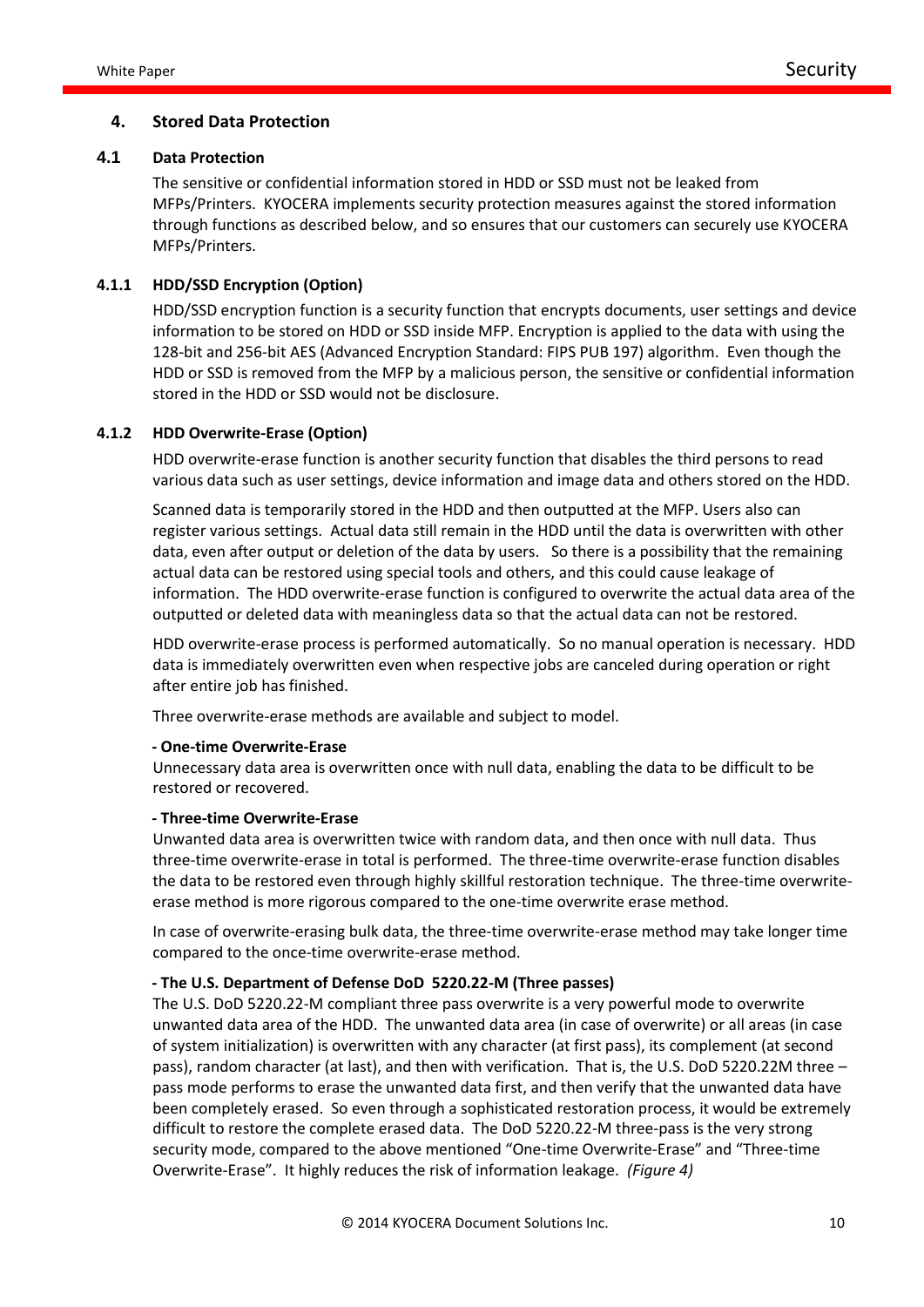

Figure 4

#### **4.1.3 Security Data Sanitization**

At the MFPs/Printers' lease end or device end of life, in case that private, sensitive or confidential data still remain inside the MFPs/Printers, it could cause the residual data leakage to outside. To refrain from leaking the data, the "security data sanitization" is a security function that completely sanitizes the data retained inside the devices or the residual data, using the three-time overwriteerase or the U.S. DoD 5220.22-M three-pass (depending on supported models). An administrator can execute the function. So device settings can revert back to factory default settings.

#### **4.2 Access Restriction**

"User Box", "Job Box" and "FAX Box" that can store data can be created inside MFPs. Access to the data saved in the boxes can be restricted.

#### **4.2.1 User Box**

Users can create the "User Box" to store data in MFPs. Box usage restriction, data retention period and password can be set for the respective boxes. *(Figure 5)*





#### **Box Password**

User who can gain access to a box can be restricted with a password. User is required to enter an appropriate password which is allowed to be set up to 16 characters (using the variety of characters including upper case letters, lower case letters, digits and special characters) in advance.

#### **Box Usage Restriction**

Box capacity usage can be restricted to manage HDD capacity.

#### **Owner Setting**

User box can only be accessed by a user who has registered as an owner for his/her own user box, and so can not be accessed by unauthorized user. "Shared box" that is whether the box is shared or not can be set. If shared, even user who is not set as an owner can access to the box. Considering ease of use, the box can be efficiently protected against unauthorized access. Thus security is appropriately maintained.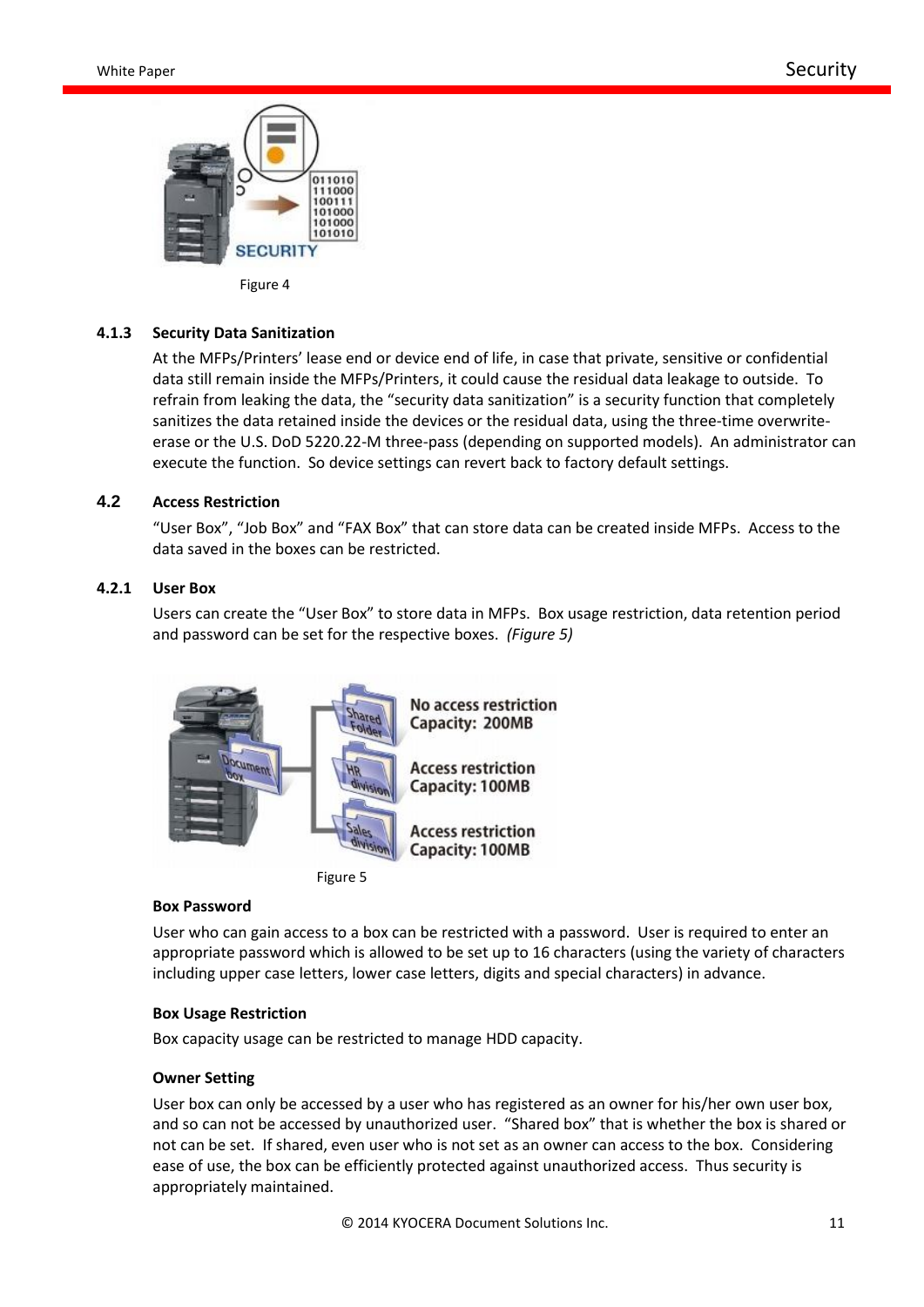#### **Document Retention Period**

After a certain period of time, document data stored can be automatically erased so that it does not have to be kept for long period of time. Therefore there would be only fewer chances for data leakage.

#### **Timing of Deletion**

Once print job is finished, document data stored in a box will be automatically deleted. So, the data deletion will not be forgotten. This prevents the data from being viewed by unauthorized third person.

#### **4.2.2 Job Box**

Data for "Private Print", "Quick Copy", "Proof and Hold" and "Stored Job" can be stored in a Job Box, however the box can be neither deleted nor created by users. The box can be PIN code-protected. Thus access to the box is restricted. *(Figure 6)*



Figure 6

#### **Automatic Deletion of Temporary Document Data Storage**

Data temporarily saved in a box for "Private Print", "Quick Copy" and "Proof and Hold" can be automatically deleted after the data has been stored for a specified time period. The data is kept only for a required period of time. So, the risk of data disclosure is highly reduced.

#### **4.2.3 FAX Box**

A box that stores fax received data, located inside MFP, is called "FAX Box". The fax received data can be stored in the fax box using a memory forward function. Also, the fax received data will be assigned to the respective boxes based on sender sub addresses or fax numbers so that prompt confirmation on important document can be easily made. The fax received data can be confirmed on a panel of MFP. Wanted fax can be printed out right away, whereas unwanted fax can be deleted. *(Figure 7)*

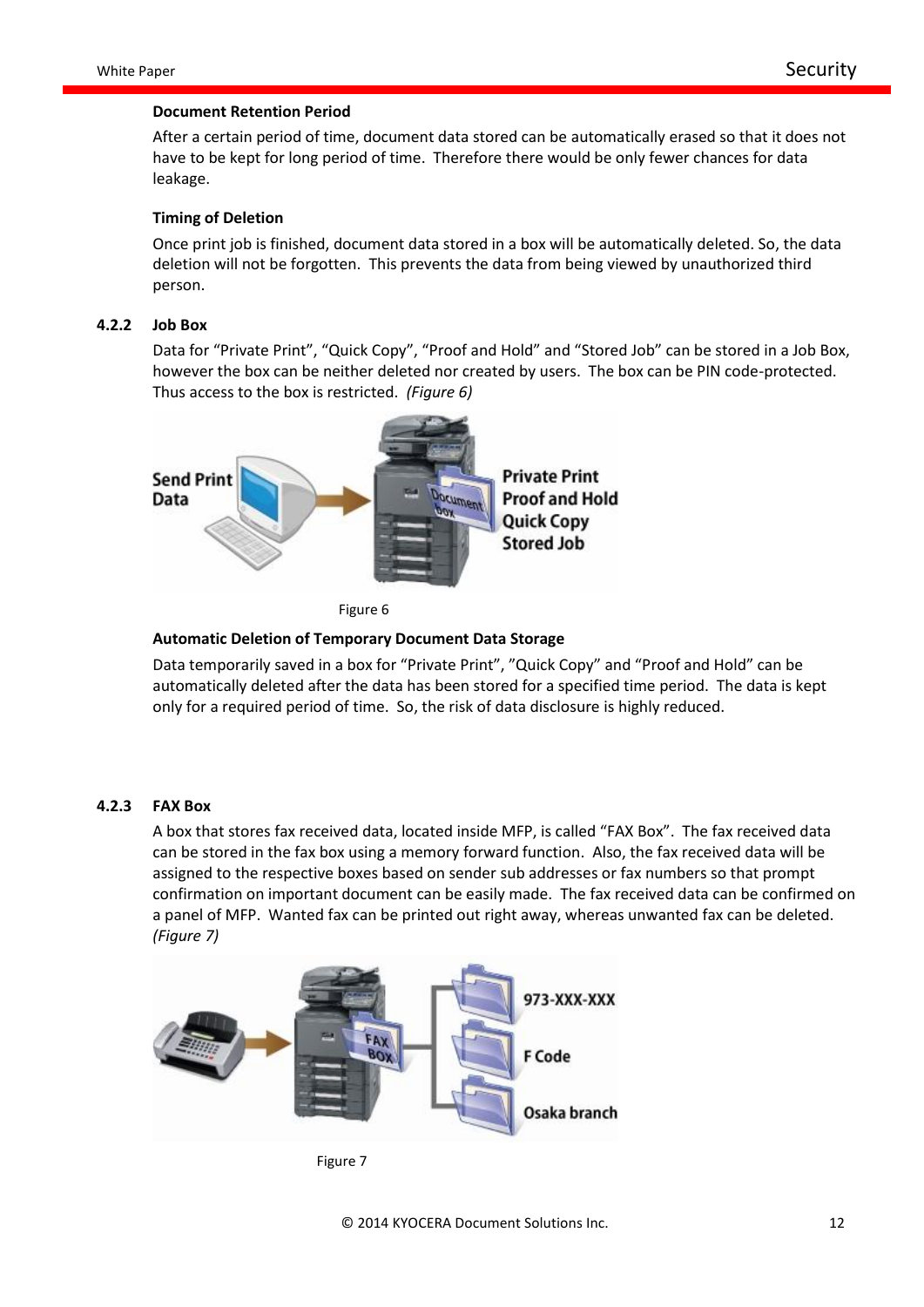#### **BOX Password**

User who can gain access to a box can be restricted with a password. The user is required to enter an appropriate password which is allowed to be set up to 16 characters (using a variety of characters including upper case letters, lower case letters, digits and special characters) in advance.

#### **Owner Setting**

A box can only be accessed by a user who has registered as an owner for his/her own box, and so can not be accessed by unauthorized user. "Shared box" that is whether the box is shared or not can be set. If shared, even user who is not set as an owner can access to the box. Considering maintaining conveniences, the box can be efficiently protected against unauthorized access. Thus security is appropriately maintained.

#### **Timing of Deletion**

Once the print job is finished, received data saved in a box can be automatically deleted. Otherwise, keeping data longer than necessary could creates risks. Timely deletion would help maintain efficient security condition.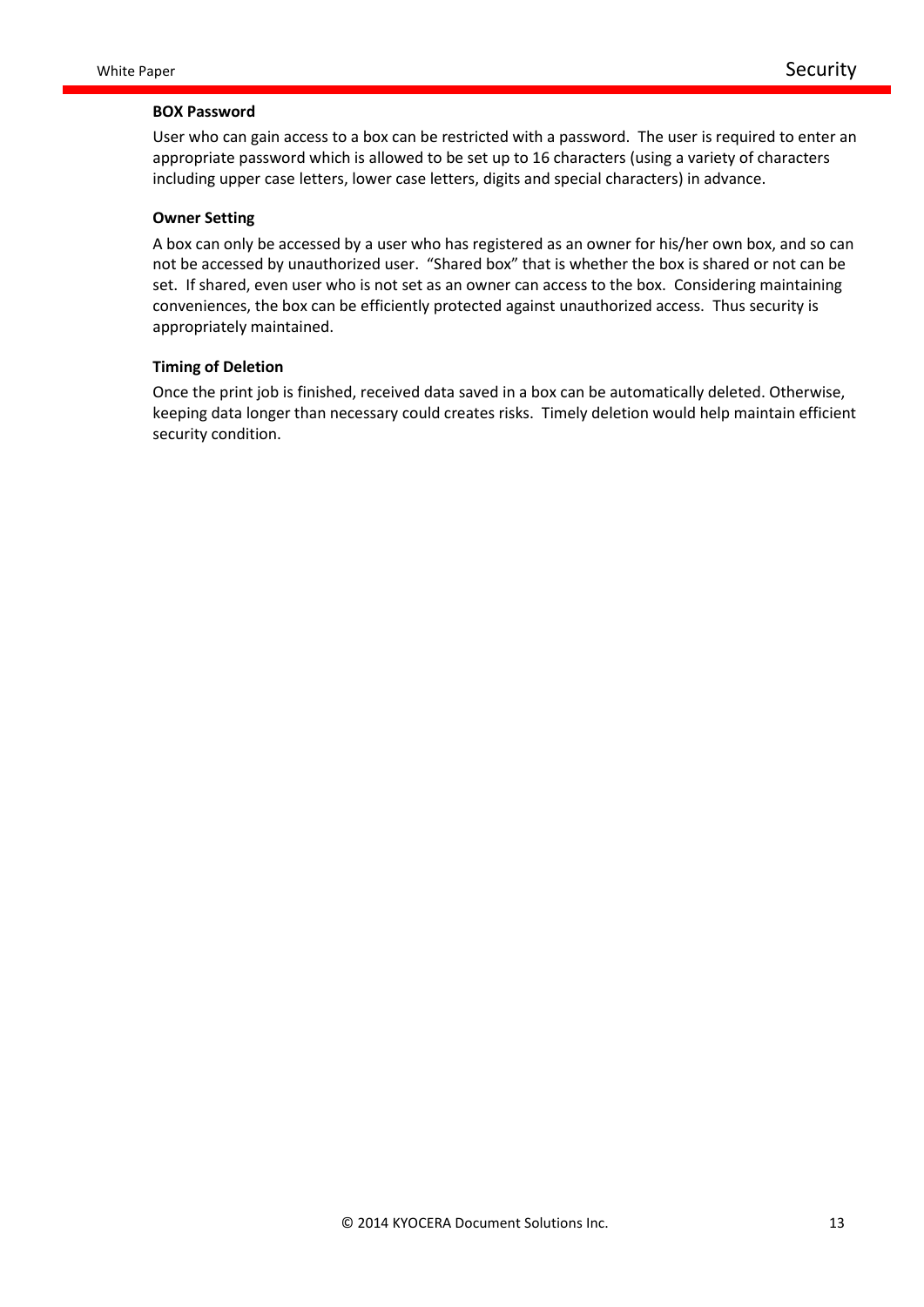#### **5. Print Security**

#### **5.1 Secure Print**

Secure print is a print function for MFPs/Printers. The secure print function can be used for printing company confidential documents or personal documents to refrain from leaving unattended printed documents with others or viewing them by other third people at the device.

#### **5.1.1 Private Print**

Private print is a function that once holds a print job in MFPs/Printers sent from a PC until user enters his/her appropriate password through an operation panel of the MFPs/Printers. Application software requires the user to set an access code in the printer driver when sending a print job from the PC, and then the user is required to enter the appropriate access code from the panel of the device when printing a document. After printing is finished, the data will be erased. Even if main power switch is turned off before printing, the data will still be erased. This helps maintain relatively high security on the device.

### **5.2 Unauthorized Copy Prevention**

When coping, the following functions can prevent unauthorized copy by enhancing document security capabilities.

#### **5.2.1 Watermark (or Stamp Printing)**

Since stamp function that shows importance of documentations at first sight is available, users can choose a few stamps such as "Confidential", "Do not duplicate" "Privacy", depending on a variety of stamps availability. Users even can edit the stamp as they like. Serial number stamp function that shows page numbers in sequence is also available.

#### **5.2.2 Security Watermark**

Document material can be embedded with a security watermark pattern or text. When printed material embedded with the pattern is copied, the security watermark pattern will be visible. This clearly indicates that the unauthorized copy was made. *(Figure 8)*



Figure 8

#### **5.2.3 Document Guard Kit (Option)**

Document guard kit offers an optional function that embeds a particular pattern in a document material. When users try to copy, scan or fax the document embedded with the special guard pattern, the device ceases operation and prohibits unauthorized copying. This prevents the leakage of valuable information. In case that the optional document guard kit is not installed on the device, the security watermark pattern will appear to warn users that it is unauthorized copy. *(Figure 9)*



er.5.0 or later Activate the quard kit opt

© 2014 KYOCERA Document Solutions Inc. 14 Figure 9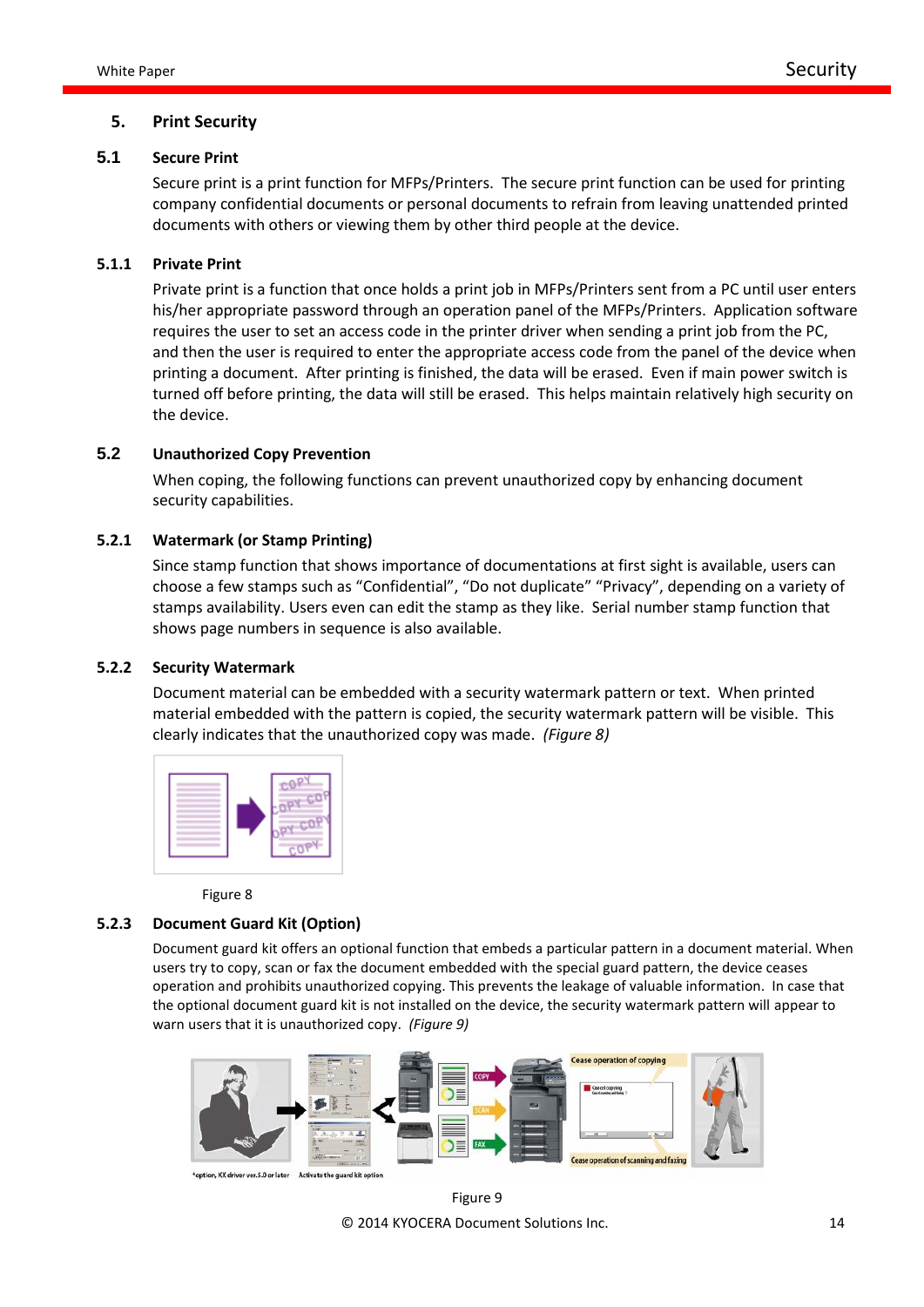#### **6. FAX Security**

# **6.1 FASEC (For Japan Only)**

FASEC is a security guideline for facsimile communication enacted by Communication and Information network Association of JAPAN (CIAJ). The FASEC logo is applied to facsimile on MFPs, which has fax functions to meet the functional requirements that are to prevent; wrong transmission, wrong connection by dial tone detection, leaving unattended received fax sheets as well as to confirm if data is properly transmitted. KYOCERA fax security functions are complied with the functional requirements, and thus KYOCERA has obtained the logo for its MFPs.

#### **6.2 FAX Encrypted Communication**

This is a communication method that original (data) is encrypted prior to sending at a sending side. So, image data in transit can not be tapped by third persons. Thus, there is no way for the third persons to view and learn about the contents. The incoming data is first decrypted and then printed at a receiving side. This is relatively effective communication method when transmitting sensitive and confidential documents that must not be disclosed to them.

This is only available between KYOCERA devices which support the same encrypted communication function.

The same encryption key is used for encrypting/decrypting the original communication data at the sending and receiving side (device). When the keys are not identical at the sending and receiving side (device), encrypted communication can not be performed. Therefore, the two parties (i.e. sending and receiving side) have to mutually determine and register the same encryption key, respectively in advance prior to encrypted communication.

# **6.3 Send/Receive Restriction**

This is a function that enables the device to send/receive fax only if the predetermined communication condition (i.e. permitted fax number and permitted ID number) are met. The function enables to restrict fax destination for communication. When reception restriction is applied to a rejection list, inbound fax sent from a sender registered on a rejection fax number list as well as who do not register their local fax number will be rejected. As for fax transmissions, faxes can only be transmitted to destinations registered on a permitted telephone list and an address book.

#### **6.4 Wrong Transmission Prevention**

To prevent important documents from being transmitted to the wrong destinations, users will be prompted to enter recipient's fax numbers twice prior to fax transmissions. The wrong transmission prevention function can be set for an address book, ten-keys and speed dial. In addition, the function prohibits recalling address destinations. The previous destination is not maintained and thus prevents transmitting another document to the previous send destination. This is also effective in preventing information leakage because the destinations can not be viewed by other people. Furthermore, the destination information will be deleted right after logout when user authentication is on.

#### **6.4.1 Confirmation Entry**

Users will be prompted to enter the same fax number twice for confirmation when they wish to send a fax by specifying the fax number to directly enter with numeric keys. The send destination will be enabled only when the same fax number entries twice are confirmed. This prevents wrong transmissions by pressing wrong keys. The function can be set by users.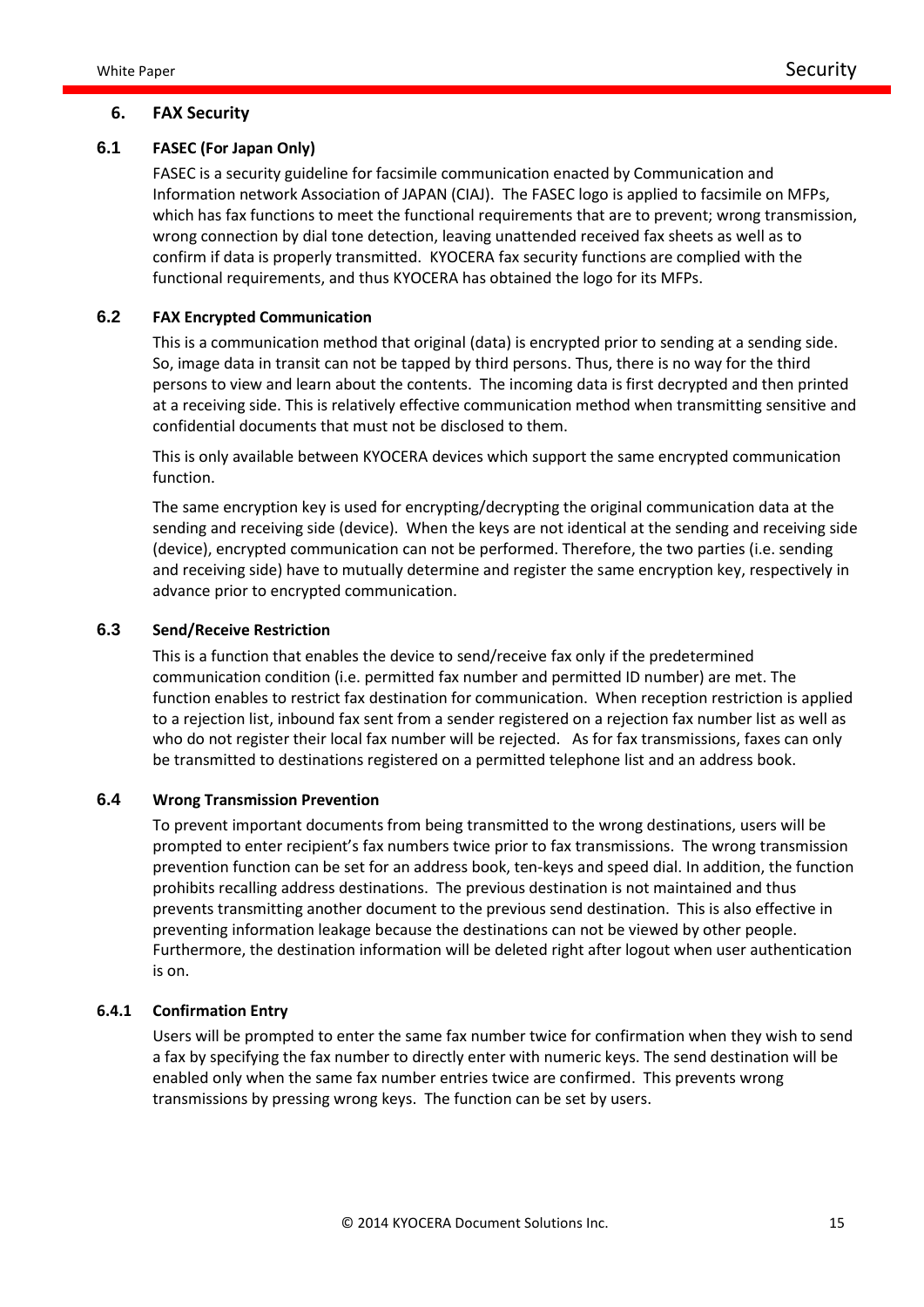#### **6.4.2 Prohibition of FAX Number Direct Entry with Numeric Keys**

Direct entry with numeric keys through the operational panel for fax transmission can be restricted. This function allows users to transmit faxes only to the send destinations registered on a destination list. So users will not be able to send faxes except the recipients listed on the address book and onetouch keys. This helps prevent wrong transmissions caused by entering wrong fax numbers and unauthorized usage.

#### **6.4.3 Destination Confirmation Prior to Transmission**

Upon pressing [Start] key, the send destinations will be displayed on the screen for users to check when the destination confirmation prior to transmission function is set. The completion confirmation key would not be enabled unless all the destinations had been displayed on the screen. Since users can re-confirm the destinations before sending faxes, the function will be able to help prevent wrong transmissions.

#### **6.5 Use Prohibition Time**

This is a security function with the capability to set a time period which prohibits printing received faxes. When the use prohibition time is set, all operations including printing, copy, print, received mail or USB, transmission and network fax transmission as well as printing fax in the specified period will be prohibited. This is PIN code-protected and can also be temporarily canceled. This prevents unauthorized use of MFPs like printing data during night time with less people.

### **6.6 Sub Address Communication**

Sub Address Communication is a communication function that sends/receives data with a sub address and a password, which are complied with the recommendation from ITU-T (International Telecommunication Union Telecommunication Standardization Sector). Sub address communication function enables communications with other company's machines as well, such as confidential communication (i.e. communication to send to the certain box of the receiving machine) or polling communication (i.e. communication to receive the original on the sending machine through operation from the receiving machine) which used to be available only for KYOCERA machines. When the sub address communication function is used, for example the incoming data will be saved in the sub address box. So, the function will be able to help perform relatively secure communications.

#### **6.6.1 Sub Address Confidential Transmission (Send/Receive)**

After sub address confidential box is created in the recipient machine, an important document, which must not be disclosed to other people, can be sent to the box with keeping confidentiality by identifying a sub-address and a password. The received document is saved in the box registered in advance without printing immediately upon reception. Thus the received data can be printed without being viewed by anyone.

#### **6.6.2 Sub-Address Bulletin Board Transmission (Send/Receive)**

When recipient machines support the sub address bulletin board transmission function, user's documentation will be securely transmitted without information leakage.

#### **6.7 Memory Forward**

With this function, the received images can be forwarded to other fax machines or computers, or printed as well, upon fax reception. When the forward setting is on, all incoming images will be able to be forwarded to the predetermined addresses (destinations). This can be applied to another fax, sending mail, SMB (sendfile) and FTP sending. Also, received images can be forwarded to the box being set in MFP, and then stored. This prevents unattended (received) fax sheets left on the tray of the device. *(Figure 10)*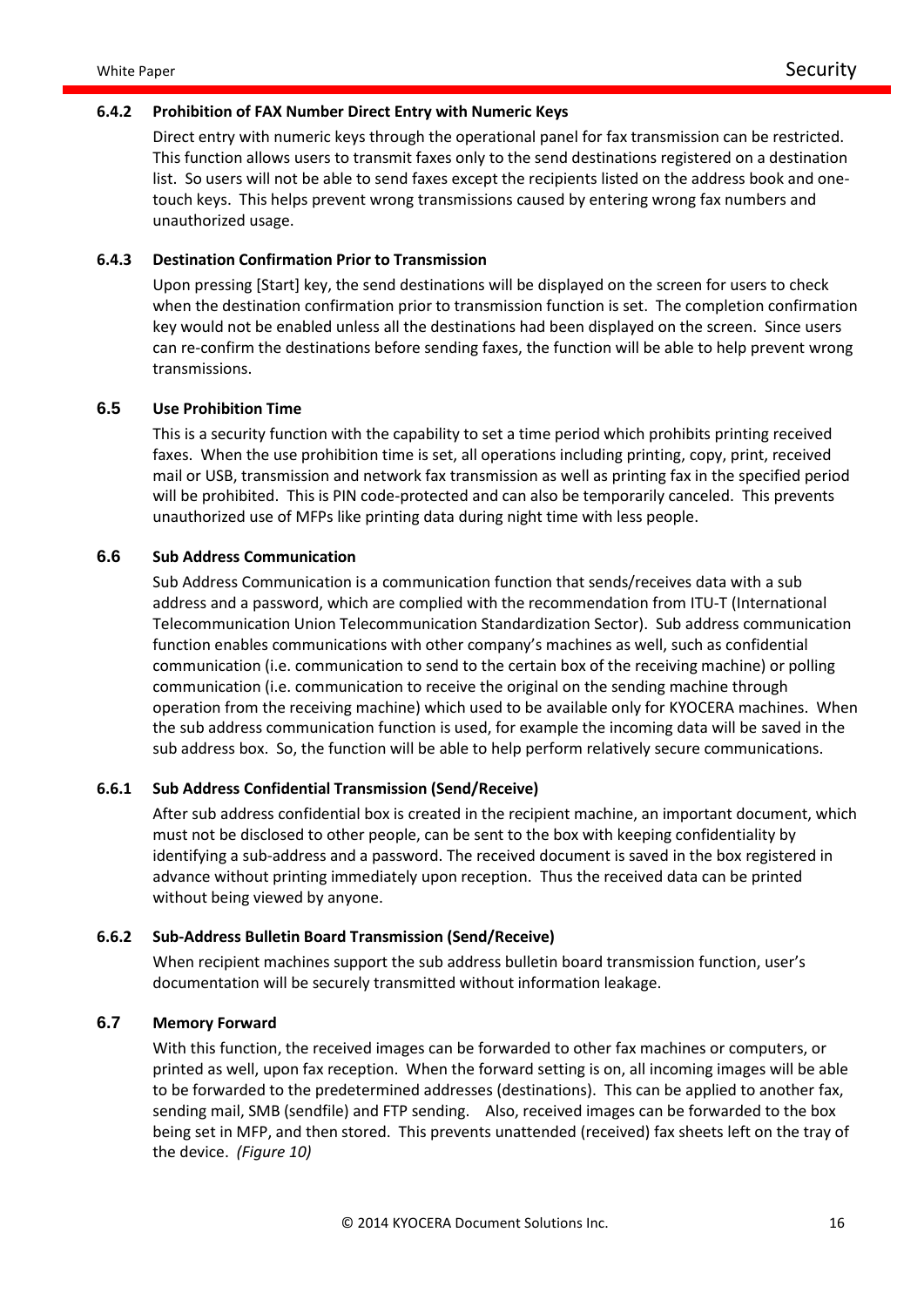

Figure 10

# **6.8 Security Measures Against Unauthorized Access**

The fax function and network function are structurally separated. Incoming data via a telephone line are processed by the fax function. The structure prevents unauthorized access from the telephone line into the network via a fax function, which operates on a MFP.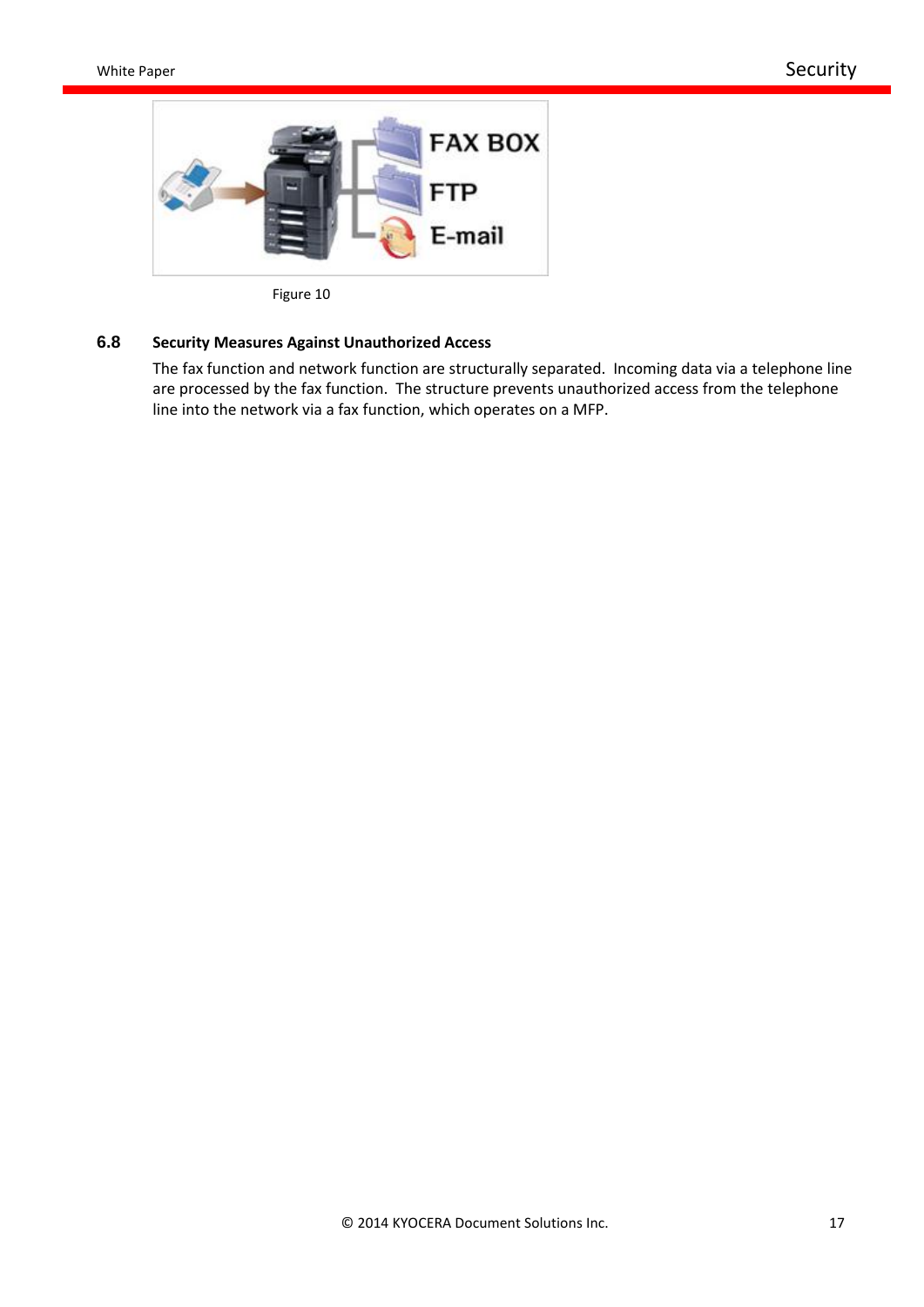# **7. Send Security**

# **7.1 Destination Confirmation Prior to Send**

Users can confirm on the send destination (i.e. address numbers) and subject on the screen before sending. Thus, this helps prevent sending to the wrong address. The information can always be shown on the operational panel prior to sending as user set.

# **7.2 New (Address) Destination Entry**

Direct entry through the operational panel is restricted so that the destinations registered earlier on the destination list such as an address book or one-touch keys, can only be the designated destinations. This effectively prevents unauthorized use or wrong sending caused by wrong fax number entry.

# **7.3 Encrypted PDF**

The Encrypted PDF function enables users to choose PDF file or high-compressed PDF for the file format, and securely protects the scanned data by encrypting and setting password. Restriction can be applied when opening, printing, or modifying the received PDF file by entering the correct password.

# **7.4 FTP Encrypted Send**

The FTP Encrypted Send is performed using SSL to encrypt the communication channel. Thus data in transit maintains secure. This can highly minimize risks of modifying data in transit or wiretapping.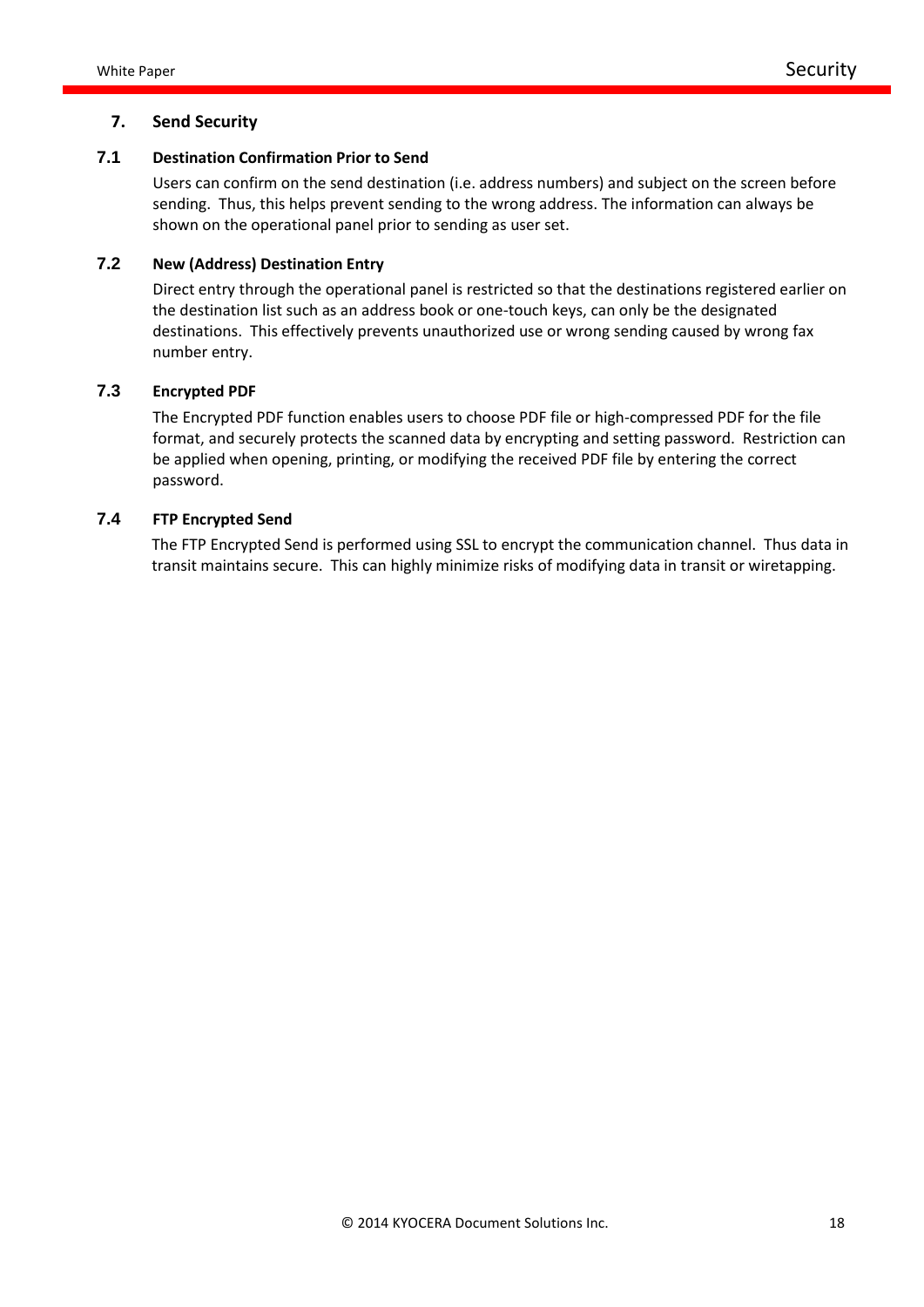#### **8. Device Management**

#### **8.1 Job Management**

Information concerning jobs in queue or logs can be checked at the device. Four types of status including "Print Job", "Send Job", "Stored Job" and "Reserved Job", and three types of job log including "Print job", "Send Job" and "Stored Job" can be available. Detailed information for specified job like user name, time and destination, can be referred and used to help trace as needed. Also, when printing job using printer driver, whether or not the file is used for job name, can be set. *(Figure 11)*

| Job Type | All                |                  | ∀                                                    |                              |                     |      |
|----------|--------------------|------------------|------------------------------------------------------|------------------------------|---------------------|------|
| Job No.  | <b>End Date</b>    | Type <sup></sup> | <b>Job Name</b>                                      | <b>User Name</b>             | <b>Result</b>       |      |
|          | 003606 07/29 11:22 | €                | Sample3.docx 130729 112059                           | Yoshida, Toshin              | Completed ok        |      |
|          | 003605 07/29 11:22 | ◈                | Sample2.docx 130729 112051                           | Yoshida, Toshin Completed ox |                     |      |
|          | 003604 07/29 11:22 | ۳                | Sample1.docx 130729 112044                           | Yoshida, Toshin Completed ox |                     | 1/20 |
|          | 003603 07/29 11:21 | ◈                | outbind://8-000 130729 111 Kuramae, Yosh             |                              | Completed <b>OK</b> |      |
|          | 003602 07/29 11:02 | ◈                | MarketingWP Dra 130726 20 Kuramae, Yosh Completed ox |                              |                     |      |
|          |                    |                  |                                                      |                              | Detail              |      |

Figure 11

#### **8.1.1 Authorization to Refer Job Information**

The Job Log Reference Screen can be switched corresponding to the user's authorization. Authorization to refer to job information and fax transmission log are set for the detailed job status information and job log, respectively. When user authentication is on, only user can view and check his/her own job log information. All job jog information is displayed on the screen after login as an administrator.

# **8.2 Audit Log**

Audit log for MFPs/Printers can be obtained. A record of operating the device with user name, date & time and its result can be checked. Audit log includes login log, device log and security communication error log. By referring to the log, the administrator of the MFPs/Printers can check if the device is securely used or not exposed to risks.

#### **8.2.1 Login Log**

User authentication login log can be stored. In the even of unauthorized operation, alteration or leakage of documentations in the MFPs/Printers, login log is used to investigate and help trace the unauthorized access.

#### **8.2.2 Device Log**

FW update and setting changes on MFPs/Printers can be logged. The contents being changed from system menu by the administrator will be recorded as well.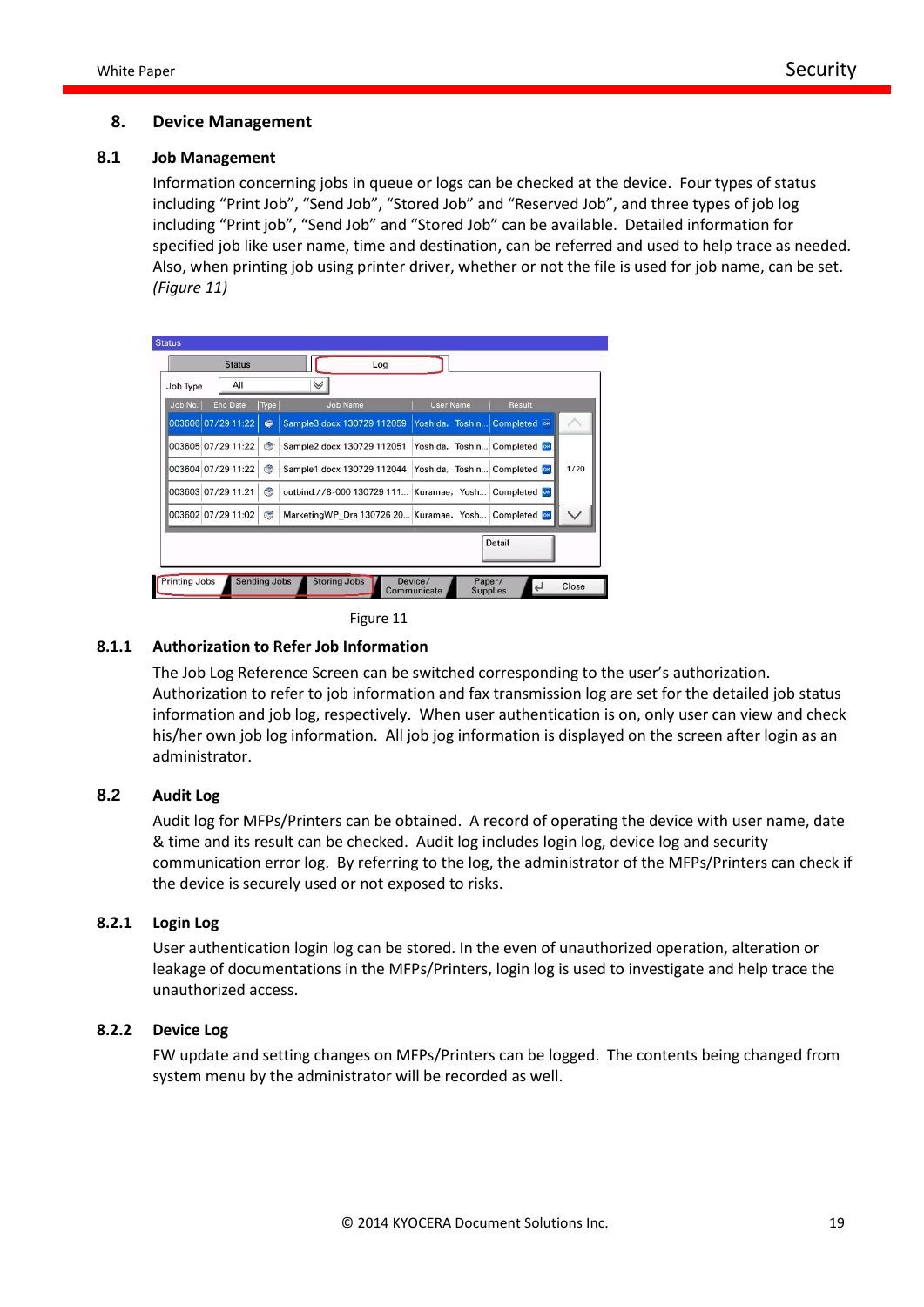#### **8.2.3 Security Communication Error Log**

Administrator can confirm if the network communication is properly performed by checking the security network communication error log. In the event that a record of frequent communication failures is found, the potential unauthorized access will be able to be investigated.

# **8.3 Log Management**

The Log Management helps manage audit log and job log, and will be used to help trace the potential source of the security incidents.

# **8.3.1 Send Job Log (e-mail address)**

The respective logs can be sent by e-mail to the e-mail address specified by the administrator when the number of the logs reaches a predetermined number.

# **8.4 Integrity Verification of the Security Functions**

The following functions are used to verify the integrity of the security functions on our products.

#### **8.4.1 Software Verification**

This is used to verify if the execution modules of the security functions have not been altered and have been properly working. Similarly, data integrity that the security functions use can be verified.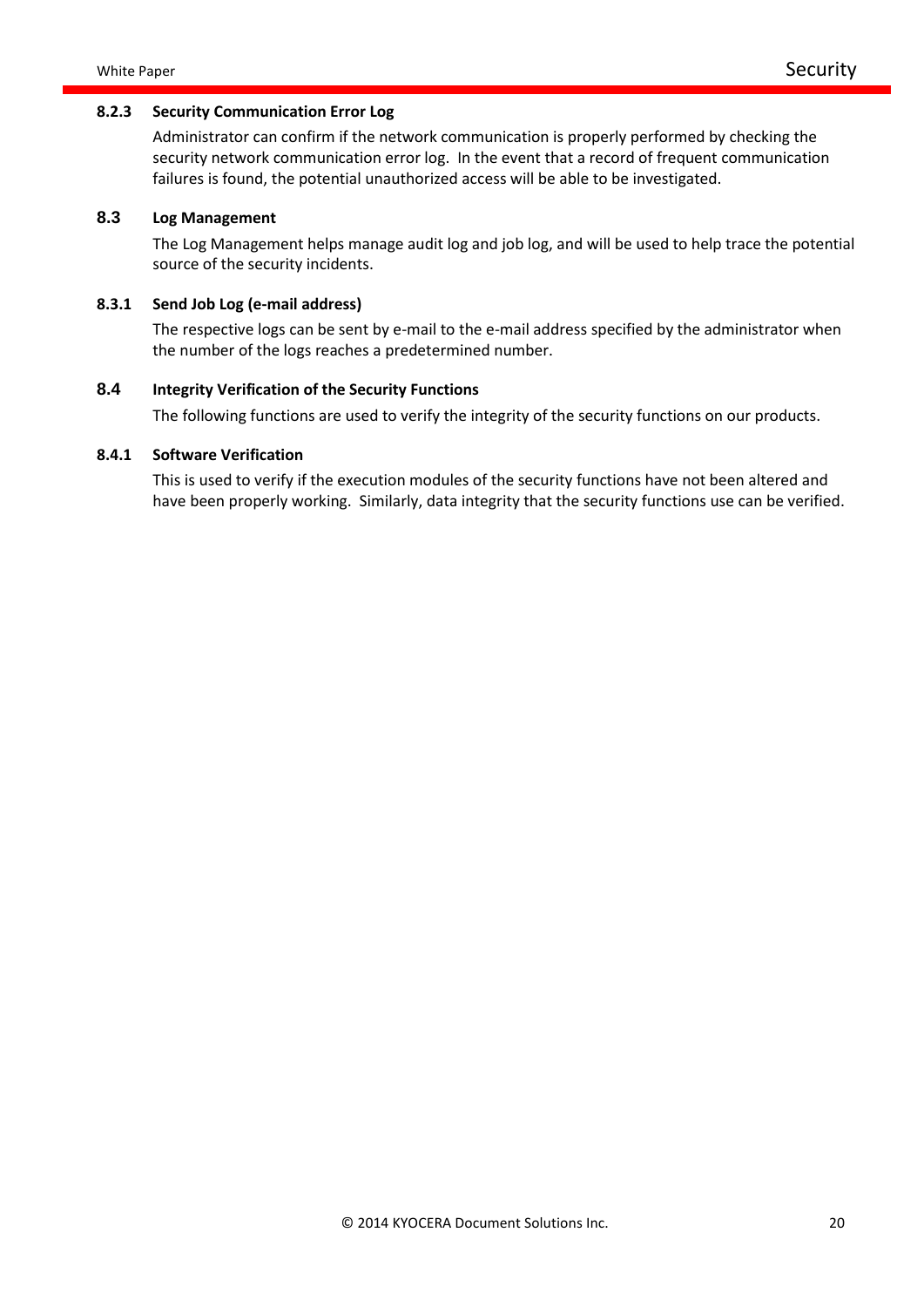#### **9. Usage Restriction**

#### **9.1 Usage Restriction**

The following usage restrictions can be applied to the KYOCERA MFPs/Printers. Since operations on the MFPs/Printers can be restricted, access to data stored on the MFPs/Printers will be able to be restricted as well.

#### **9.1.1 Interface Block**

Access through the device's interface such as USB device, USB host, Optional Interface (Slot 1) and Optional Interface (Slot 2) can each be blocked. Network interface can be restricted on a protocol basis.

#### **9.1.2 USB Storage Class Logical Block**

When a USB memory is connected to a USB port of MFPs/Printers, risks for data leakage or unauthorized access to data on the MFPs/Printers can exist. Administrator can enable the USB storage class feature to be turned off (disabled), but still allows using ID card reader connected to a USB host interface of the MFPs/Printers. On the other hand, KYOCERA MFPs/Printers have the feature that can restrict usage for the USB memory, even if the USB memory is inserted into the USB host interface of the MFPs/Printers. This prevents data leakage from the USB interface via USB memory as well as viruses from spreading.

#### **9.1.3 Operational Panel Lock**

Operation through the operational panel of MFPs/Printers can be restricted. Partial Lock function has three stages that are; setting concerning input/output through the panel, setting concerning job execution and setting concerning papers. Settings, which are associated with prohibition level that administrator wishes, are enabled. The operational panel lock has ability to prohibit a system menu operation and a job cancelation operation. This prevents unauthorized operations on MFPs/Printers.